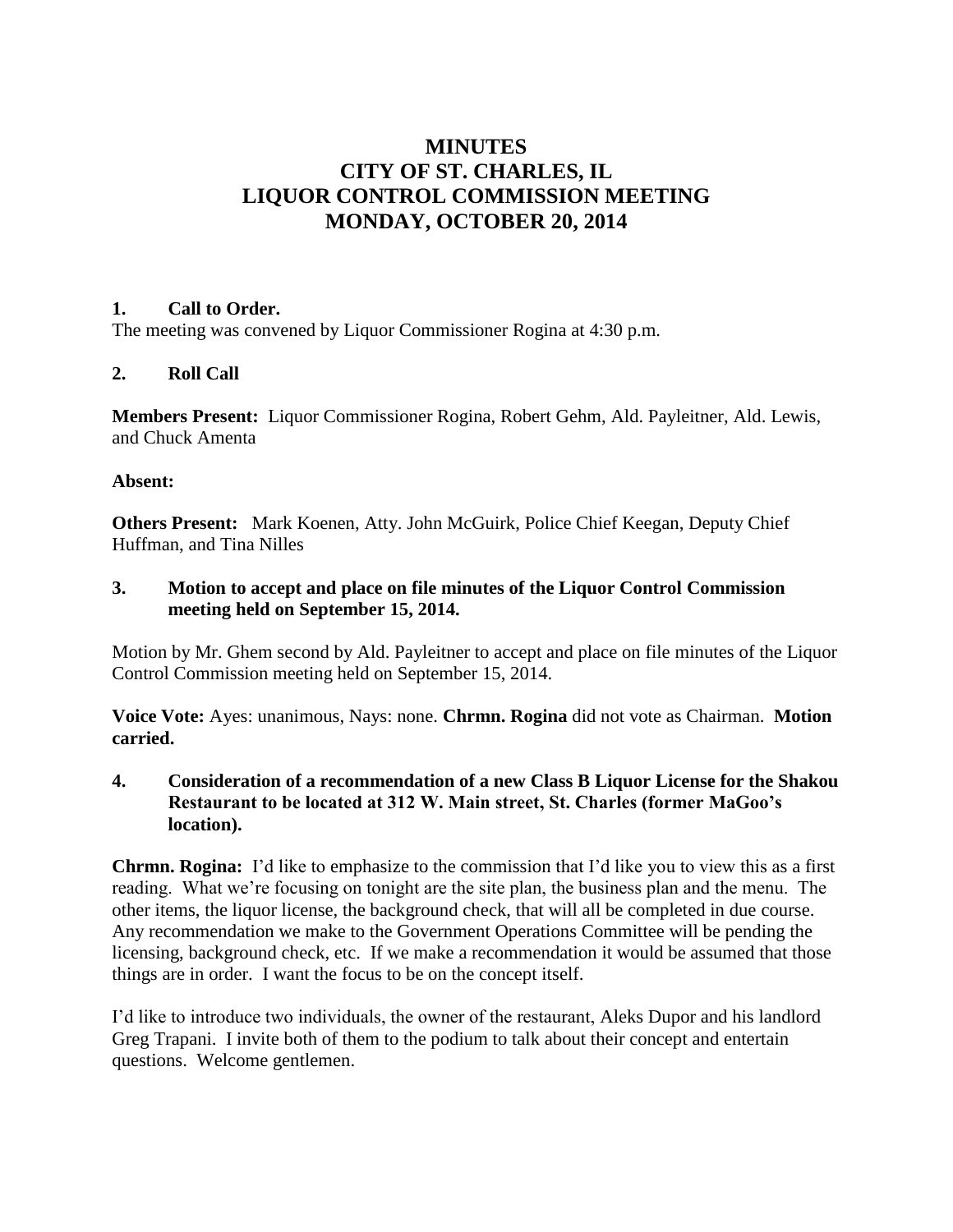**Aleks Dupor:** Aleks Dupor with Shakou. 204 Newberry, Libertyville, Illinois.

**Greg Trapani:** I'm Greg Trapani, 669 Middleton, Fontana, Wisconsin.

**Aleks Dupor:** Thank you very much for hearing us today and the excitement of Shakou possibly coming into your town. Shakou is a modern Japanese cuisine restaurant with sushi and other items as well.

The name Shakou stands for social life in Japanese. The concept was developed to bring a city vibe to the suburbs. Having the city feel, not having to travel to the city, keeping the price point where it is, consistent food. First and foremost it's a restaurant, not a bar, obviously there will be a bar in there and cocktails, but we really pride ourselves on the quality of the food, consistency, décor, very hip, urban cool look inside. The brand itself I'm trying to take it to the suburban towns like St. Charles. I think this town is outstanding. I love the downtown. I think this would be a great fit for your community and surrounding communities. Greg is going to be purchasing the building and we are looking to make some really nice renovations to the front facade of the building and make it a really nice looking restaurant from the outside and inside. Hopefully, we can get in here before restaurant week in February. That would be perfect timing for us to introduce our product. Again, I want thank everyone for having us here today.

**Chrmn. Rogina:** Mr. Trapani, you and I had a conversation briefly over the phone and I think the commission would be intrigued with your background, particularly as it relates to Arlington Heights.

**Greg Trapani**: I'm a developer based out of Arlington Heights. A family business for seventy years. I was talking with the Mayor today to give him a little bit about our background. If anybody is familiar with downtown Arlington Heights, myself and a partner developed about 2/3 of the theater, all the condos and retail. I have not been to St. Charles in a long time. I came out here two months ago and about fell over, you have a phenomenal community. Right away I got revved up, here I am, and I'm pretty excited. I've known Aleks for 20 years he's a great operator, I think that we have a good marriage here and with you guys it's going to be a win/win situation. I'd be happy to answer any questions.

**Chrmn. Rogina**: We're going to go right down the line here in a second. Aleks, I just had one final thought as far as your background. Are you opening another restaurant in Barrington?

**Aleks Dupor**: In Barrington as well, yes.

**Chrmn. Rogina**: Will this open simultaneously?

**Aleks Dupor**: The one in Barrington is going to be a little behind this one; this one will be first. Barrington, probably the end of June, July somewhere in there, with construction you never know, it might be a little bit longer, but that one will be right after here.

**Ald. Lewis:** Downtown?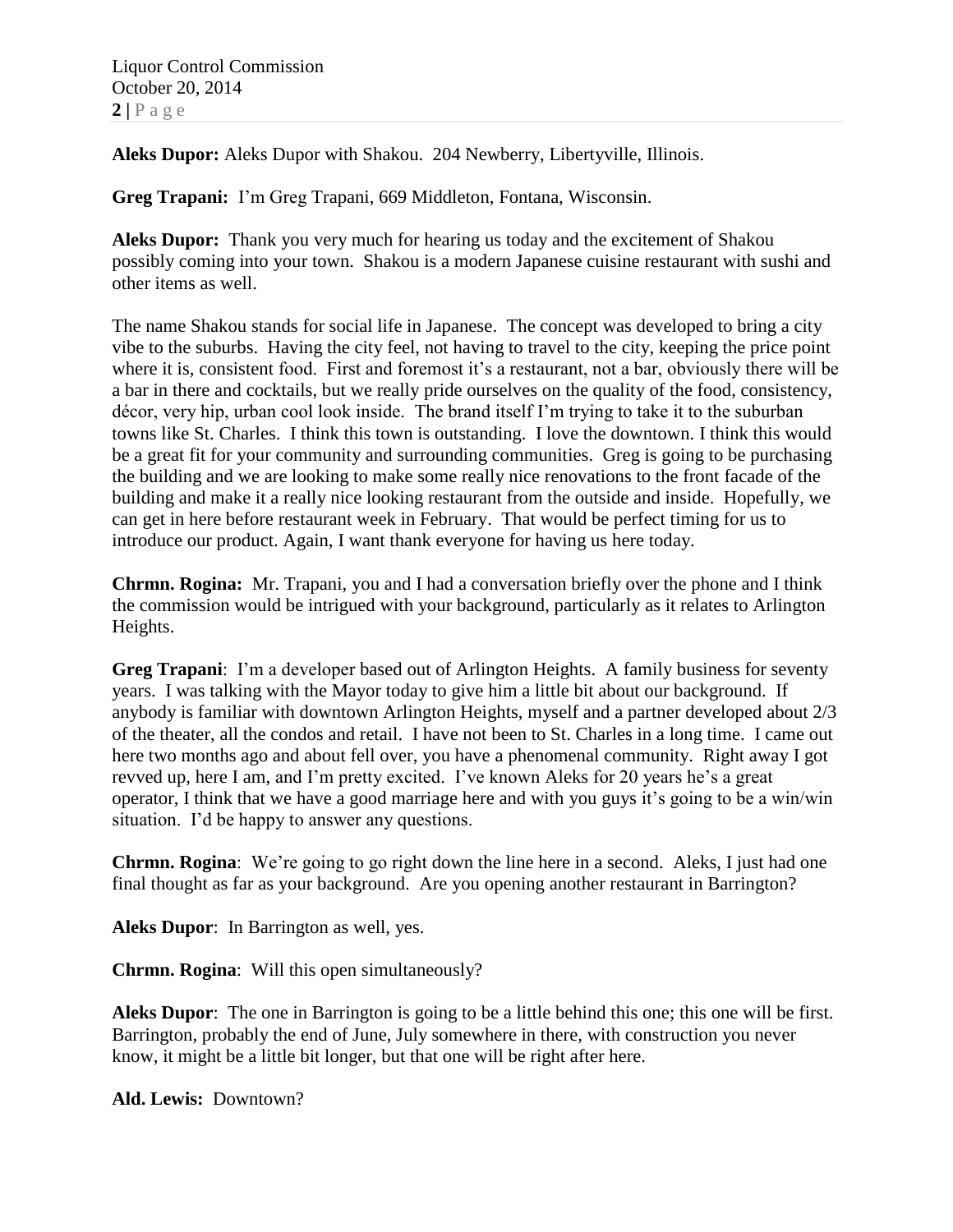Liquor Control Commission October 20, 2014  $3|P \text{ age}$ 

**Aleks Dupor**: Right downtown, it's a brand new center at Rt. 59 and Lake Cook. It's going to be called Barrington Village Commons and it's right in the center right across from Village Hall.

**Chrmn. Rogina:** How long have you been at Libertyville?

**Aleks Dupor**: It has been there almost two years.

**Chrmn. Rogina:** I think for the record you should reflect the honor you received by Open Table, of the One-Hundred Restaurants in the country.

**Aleks Dupor**: We opened March of 2013 and the first six months into business we were voted as top One-Hundred Restaraunts in America. It was enormous compliment based on who the restaraunts were. Most of them were in Florida, Miami, New York, L.A., and then it was Libertyville, Illinois. Great feat, I was just explaining to the Mayor and Greg this morning, we got a phone call that we were voted top 3 Sushi restaurants in the state of Illinois. It was us Sunda, and Kamahatchi.

**Robert Ghem:** Actually, the little bit that I've read which was a lot to consume, it looks really good. Another place in downtown St. Charles that is not primarily a bar would be ideal. I think being on Main Street is tremendous. Great location, hopefully, both vehicle and foot traffic. I think it will be a great addition to our downtown area. I don't have any real detailed questions at this time.

Ald. Payleitner: I concur. I love what you're going to do to what, for lack of a better term, looks like a sore thumb in downtown St. Charles right now. This is very exciting, and I also am excited that you chose St. Charles. You're experienced; you've done it already once so we're not a guiney pig. Thank you for considering us.

**Ald. Lewis:** I was just wondering if you could walk me through your site plan a little bit. It's two levels from what I'm looking at in your packet?

**Aleks Dupor:** Referred to site plan: this is the first floor and the bottom is the second floor. I like to create a mezzanine. I'm going to cut out part of the second floor, with a beautiful glass rail, so when you come in you're going to see diners upstairs and the diners upstairs can look down into the bar area and also some seating. It gives it some elevation in the room.

**Ald. Lewis:** Will there be a bar upstairs also?

**Aleks Dupor**: A small bar. There will be a service bar upstairs for private gatherings, private parties and just to service the building.

**Ald. Lewis:** Okay. Then on your first level you've got tables all in front of the window?

**Aleks Dupor**: Yes. The back is where the patio is right now. That whole back second story, I'm going to take all that down, get rid of all of it.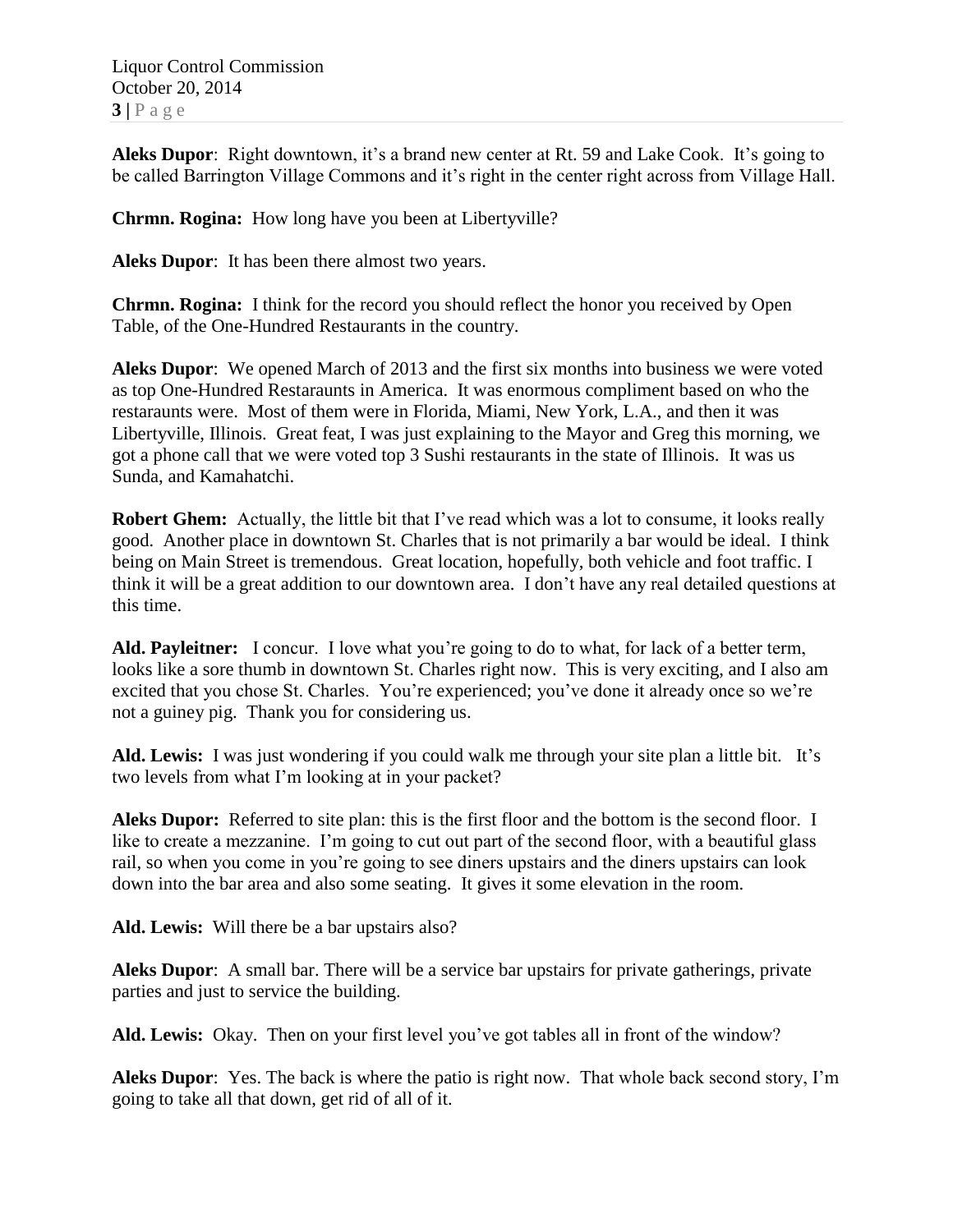**Ald. Lewis:** No outside seating?

**Aleks Dupor**: Just on the first floor, redo that, really nice. A nice garden on the first floor and take that other monstrosity up there out.

**Chuck Amenta:** I have to agree with my cohorts here, it's exciting to have something that's a little different and modern to change the landscape, change the look of downtown a little bit. I don't have any detailed questions. I think everything that you've provided has answered anything that I have.

**Aleks Dupor**: If there's anything else, our website is tremendous, there's so many articles in there, so many things that we've done over the last year and a half. Facebook we're up to ten or eleven thousand people already in a year. It's just been tremendous.

**Ald. Payleitner:** Hopefully, not telling tales out of home, but I think this was brought up at the last Liquor Commission meeting about that site. Parking – how is that going to be figured out? There was talk of a curb cut behind there, in regards to this building, just whatever is there?

**Greg Trapani**: Whatever is there that's what we're depending.

**Aleks Dupor**: And it's very similar to what I have now

**Aldmn. Rogina:** The alley is there, obviously you can walk

**Aleks Dupor**: And what I have in Libertyville, there's no parking. Behind our building there is an open lot and a parking garage.

**Ald. Payleitner**: So your used to it.

**Aleks Dupor**: We're used to not having an open lot to myself; it's open to everyone in downtown Libertyville.

**Ald. Lewis:** I see you are asking for a one o'clock permit. Do you at this point have any idea of the hours your restaurant?

**Aleks Dupor**: We would be open 7 days a week. We would open at eleven a.m. for lunch and dinner would be served until ten o'clock during the week, eleven o'clock on Friday and Saturday, and then there would be a late night menu from eleven to twelve-thirty serving ten to twelve signature rolls; things like that so somebody can grab something a little later in town.

**Chrmn. Rogina**: I think from that standpoint of getting more people downtown serving food late at night is good. We talk about that in the last meeting and now he's providing that. Just a point of order on that, I would ask Tina for other one O'clock licenses.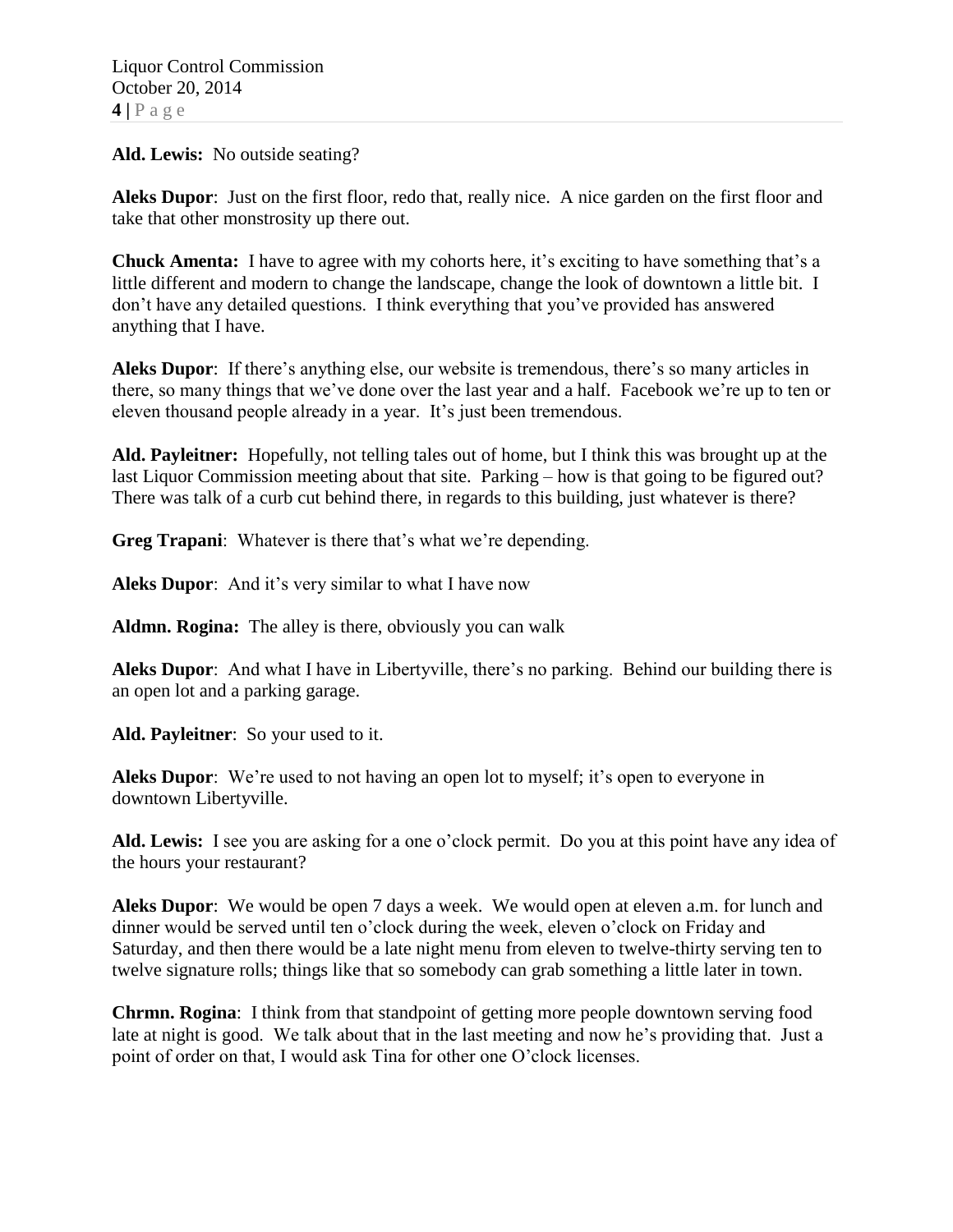Liquor Control Commission October 20, 2014  $5|$   $P$  a g e

**Tina Nilles:** Los Burritos, which is way down on main street west, and Pizzeria Nero at 1st Street Plaza, Puebla Modern Mexican, 1<sup>st</sup> Street Plaza, Isacco Bar & Grill Spotted Fox Ale House way out on the east side, Tap House Grill on west side, and then ZaZa.

**Ald. Lewis:** I know the two o'clock licenses have a last call at 1:20 a.m. – is that voluntary on their part on the hours.

**DC Huffman:** I'm trying to think what's written in the ordinance. One o'clock, I don't think there's anything that specifies last call for one a.m. closing but the expectation would be the same as the two o'clock.

**Ald. Lewis:** Everybody would be out by one o'clock.

**DC Huffman**: Absolutely

**Chuck Amenta:** What's the capacity?

**Aleks Dupor**: When it's all said and done, my guess is it will be about 225 with some standing room.. The reason for the 1:00 a.m. license instead of the 12:00 midnight license is for private parties. I do a lot of groups right now in my mezzanine level in Libertyville for birthdays, receptions, a little bit of everything. It's nicer to have something a little bit later so you're not forcing anybody out.

**Chrmn. Rogina**: Exactly

**Aleks Dupor**: I think you'll see that I'm more accustomed to people, if they are there after midnight, they've been there. You're not going to see people coming in thinking that's where I'm going to go hang out right now. That's not the kind of place we are. We're more, come in for dinner at ten o'clock or nine, and they might be there, hang out with friends and they'll be leaving after midnight.

Motion by Mr. Ghem second by Ald. Payleitner for a recommendation for a Class B Liquor License for Shakou Restaurant to be presented at the Government Operations Committee meeting on November 3, 2014.

**Voice Vote:** Ayes: unanimous, Nays: none. **Chrmn. Rogina** did not vote as Chairman. **Motion carried.**

**Chrmn. Rogina**: We're off to a very good start. See you again November 3, thank you for your presentation and welcome to St. Charles.

**Aleks Dupor**: Thank you

**Greg Trapani**: We look forward to it.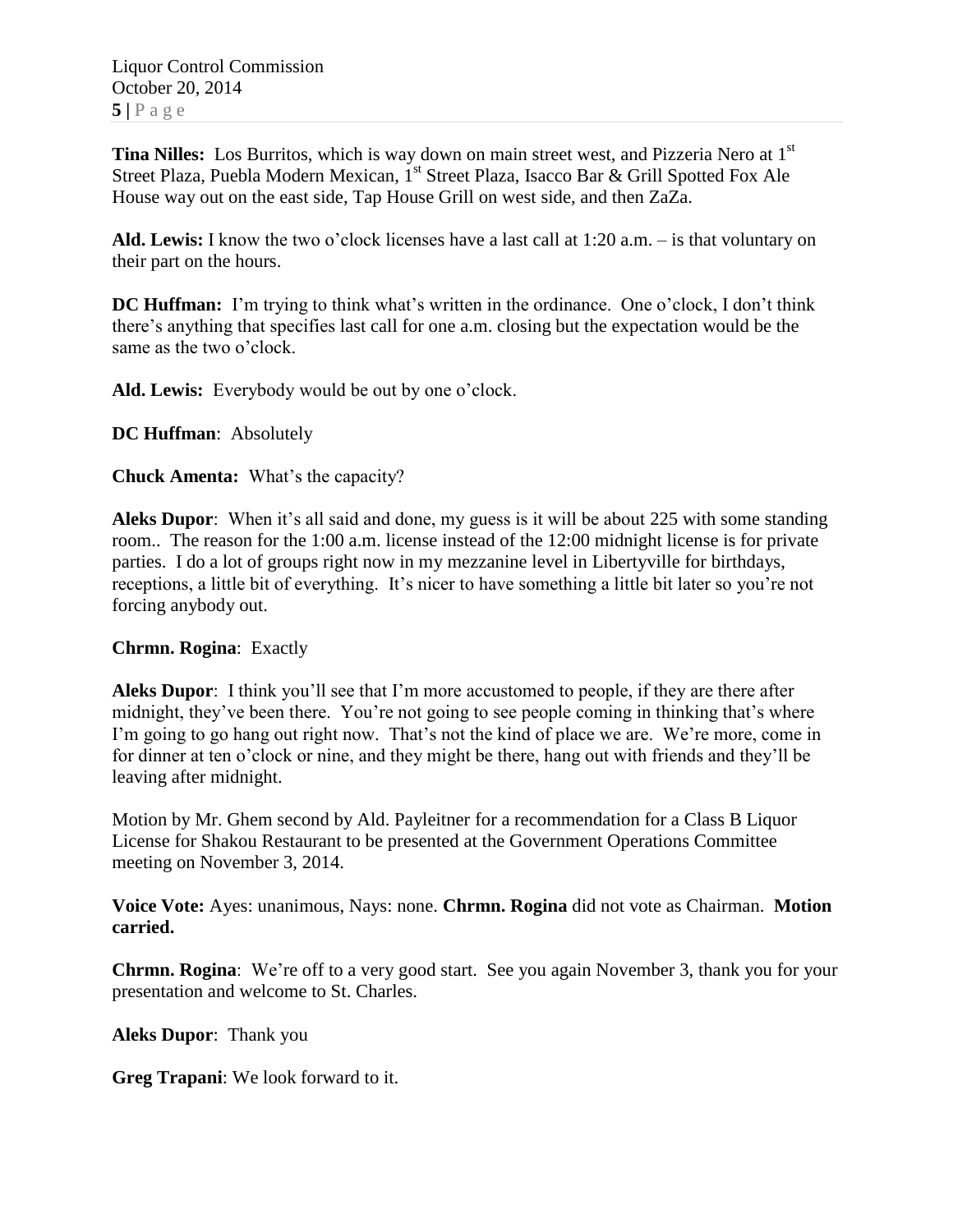## **5. Recommendation to approve an Ordinance Amending Title 5, "Business Licenses and Regulations," Chapter 5.16, "Tobacco Dealers" of the St. Charles Municipal Code.**

**Chrmn. Rogina:** Now moving into a couple of areas that we've been talking about for a while. Chief Keegan is here today to start us rolling on the subject of tobacco. In your packets you obviously have the details of the proposed ordinance that has been reviewed by Council. Before the Chief begins, I'd like to make one request of the committee. If we have any conversation or questions for the Chief, please refer to the specific ordinance number you're talking about so we can immediately go to that and we know which item you're referring to. Any questions you may have about a specific area of the proposed package you would refer to that.

**Chief Keegan:** Thank you Mayor Rogina and members of the Liquor Commission. What I'd like to do is make a quick note; I have something planned as a Liquor Commission item of interest. We're bringing out Mr. Lee Roupas from the Illinois Liquor Commission for an all day, about a nine hour block, for voluntary BASSET training. I wanted to make sure that I notified all of you that it's going to take place November 12, 2014, there are going to be two sessions from 9:00 am  $-1:00$  pm or 2:00 pm  $-6:00$  pm. We're expecting a big turnout. Ms. Nilles has sent out correspondence on this to all 92 liquor license holders. I've heard some feedback already. I think it's going to be very well attended. Mark your calendars, it's Wednesday, November 12. Four of us from the police department are going to go through the training. Lee is going to put on the training with a test component. Pretty excited about that.

# **Ald. Lewis:** I'm already signed up.

**Chief Keegan:** I'm going to do a quick overview of some of the changes regarding tobacco and then I'm going to walk through the ordinance. A couple of highlights: What we plan on doing is condensing the ordinance. Obviously there is going to be a component that is going to change the structure of the commission that you all sit on, meaning the Liquor Commission. That's going to be talked about a little bit in our ordinance itself that we present today. Our current ordinance which is under section 5.16 is going to be condensed into section 8.34; that will talk about a number of things. We are going to introduce alternative nicotine products, commonly referred to as e-cigarettes. We've discussed and we will go into detail about the open air act and the use of those products in closed buildings, currently only employees for tobacco products and some of our fee structure. Lastly, I want to talk about some of the components with the licensee as opposed to the clerk. In other words, currently the way our ordinance reads is that if there is an infraction on tobacco sales only the seller or the clerk behind the counter is held accountable.

Part of the process that we want to discuss today in combining the resources of the Liquor Commission is to also have some accountability on the licensee. If you look you'll see the tobacco ordinance that was worked on by both me and Mr. McGuirk from our legal team. I'd like to flip through it and if I come across a section you have questions on please stop me.

Under page two, one of the changes early on is the alternative nicotine products that are covered in the definition. This would be an all-encompassing code to not only sanction and govern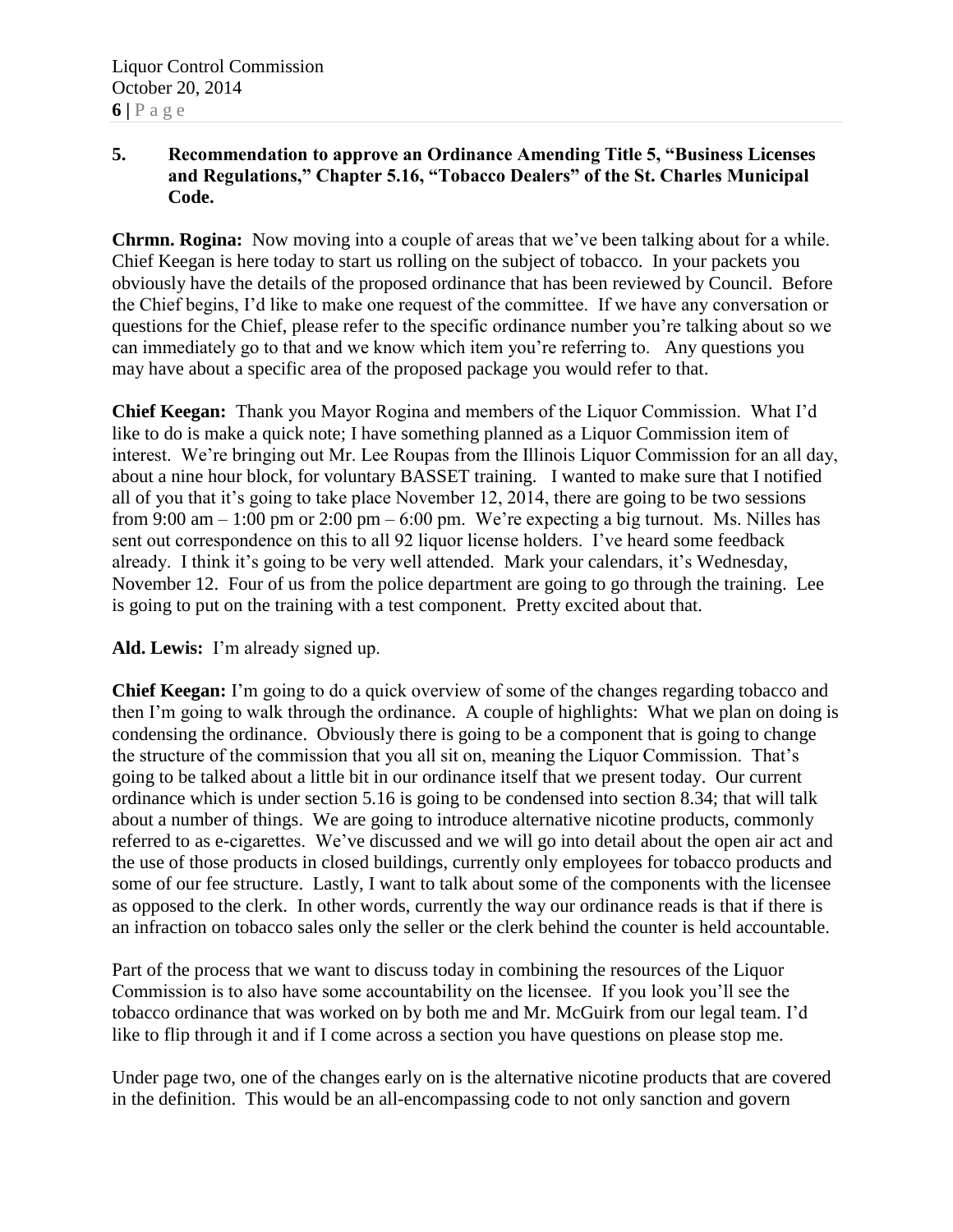tobacco albeit cigarettes, cigars, smokeless tobacco, commonly referred to as chew or snuff, and of course smokeless nicotine products, that is more generally known in the industry as e-cigarettes.

**Chrmn. Rogina:** Chief, in Section 5.16.020, e-cigarettes are included in that particular area?

**Chief Keegan:** Yes.

**Ald. Payleitner:** Do e-cigarettes all have nicotine in them?

**Chief Keegan:** From my research yes. Most of the code research that I did defined them as alternative nicotine products.

**Chrmn. Rogina:** I think the intent at least today is as you suggested is for us to take your body of work and if we have any questions or add-ons that would be moved on to the committee so they could adjust that.

**Chief Keegan:** Yes sir, correct. Moving along on Section 5.16.030, I've highlighted "license", obviously we do have a license process in place currently. There are approximately 31 tobacco retailers that are licensed, give or take about five or so, that would be affected by this if we went to an alternative nicotine e-cigarette process. We would license the tobacco licensee or alternative nicotine product holder then obviously the sanctions of that license would be governed by that body.

**Ald. Lewis:** Do we still have vending machines around town?

**Chief Keegan:** It's covered in the code and I believe one of the taverns do from what I was told by some of the officers doing some of the background. Maybe Deputy Chief Huffman could comment on that.

**DC Huffman:** At one point a few years ago when we started doing tobacco compliance checks through state grants and we had maybe three or four vending machines, including one at Q- Center, one at Pub 222.

**Ald. Lewis:** Do they take ATM cards?

**DC Huffman:** We did provide some education in reference to the requirement to have the vending machines under direct supervision at all times and the businesses discovered that it really wasn't worth it. To my knowledge, I don't know of any current vending machines. The ones that we did address, they got rid of all of them that I know of.

**Ald. Lewis:** Thank you.

**Ald. Payleitner:** It doesn't hurt to leave it in though.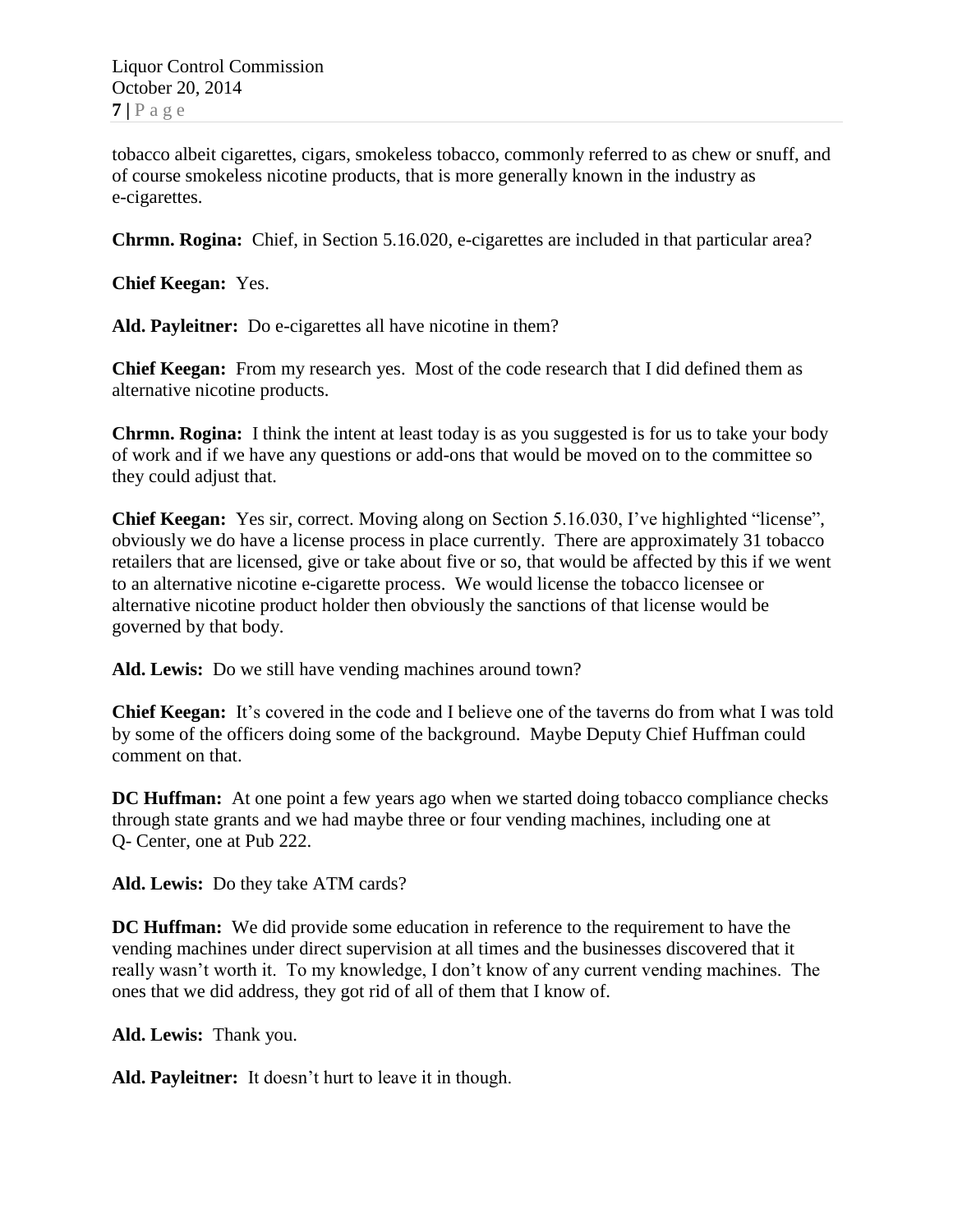Liquor Control Commission October 20, 2014  $8 | P a \geq e$ 

**Chief Keegan:** That was my thought. Page three, Section 5.16.050, in the draft that Mr. McGuirk and I worked on we left the current fee structure for licensees at fifty dollars. I did have some of my staff do some research and there were three different elements that I saw in a lot of the other communities. Most of the communities broke down a straight retail tobacco license that you would see at a 7-11 or Walgreens or a store where their primary focus wasn't tobacco sales, so counter sales. A second variation that I saw in licensing were specialty retail shops, such a as e-cigarette stores or tobacco stores. In other words, an establishment that their sole focus or one of their main focuses all-be-it the moniker on the door or the sign. If it's a tobacco shop it's designated as such. The last designator that I saw in most communities was wholesaler. Really the only business here that would fall under that would be Costco, and I'm happy to say that we went back and forth during research and did a site visit and they are not selling tobacco products. The only two that we would discuss today that would have some benefit to business currently would be the retailer at phase one over-the-counter sales, and then the specialty store, all-be-it there's an establishment on Randall Road - La Vita which is a combination tobacco and coffee shop.

**Ald. Payleitner**: The one in Tin Cup too, tobacco.

**Chief Keegan:** Yes, the one in Tin Cup Pass that's a tobacco store. There's a tobacco retailer on Prairie right by the Jewel and then of course we've had a couple e-cigarette stores pop up here in the last number of months. We really have about five. There was a sixth one and we found that it's no longer in business. We have about five or so specialty retail tobacco product establishments currently. The rest are retail over-the-counter. As far as a recommendation, we pretty much left it alone. I wanted to get some input from the Commission. My recommendation from research was a fifty dollar fee on the over-the-counter retailers, the specialty stores that market tobacco products would be at one-hundred dollars. There was a larger fee for wholesalers, but as of right now we don't have a wholesaler in St. Charles.

**Chrmn. Rogina:** You're saying we would amend 5.16.050 in such a manner that we would increase the amount for specialty tobacco stores to one-hundred dollars.

#### **Chief Keegan:** Correct.

**Chuck Amenta:** Would it hurt to include the wholesaler in case there was a business that was to come in?

**Chief Keegan:** I thought we would in case one did open up. In my recommendation that would be two-hundred-fifty dollars for a wholesaler. To clarify what is tax laws, if you are a wholesaler, in other words a Sam's or a Costco and you're selling tobacco products to a 7-11 owner or gas station, you don't charge taxes when you are whole selling it because it's going to be charged at the retail purchase. Obviously, a wholesaler would be selling both tobacco items, cigars, smokeless tobacco, e-cigarette products and Costco does not currently sell tobacco. I would recommend to enhance that part of the code to be two-hundred-fifty dollars.

**John McGuirk:** I agree. So Chief, we have to create those categories?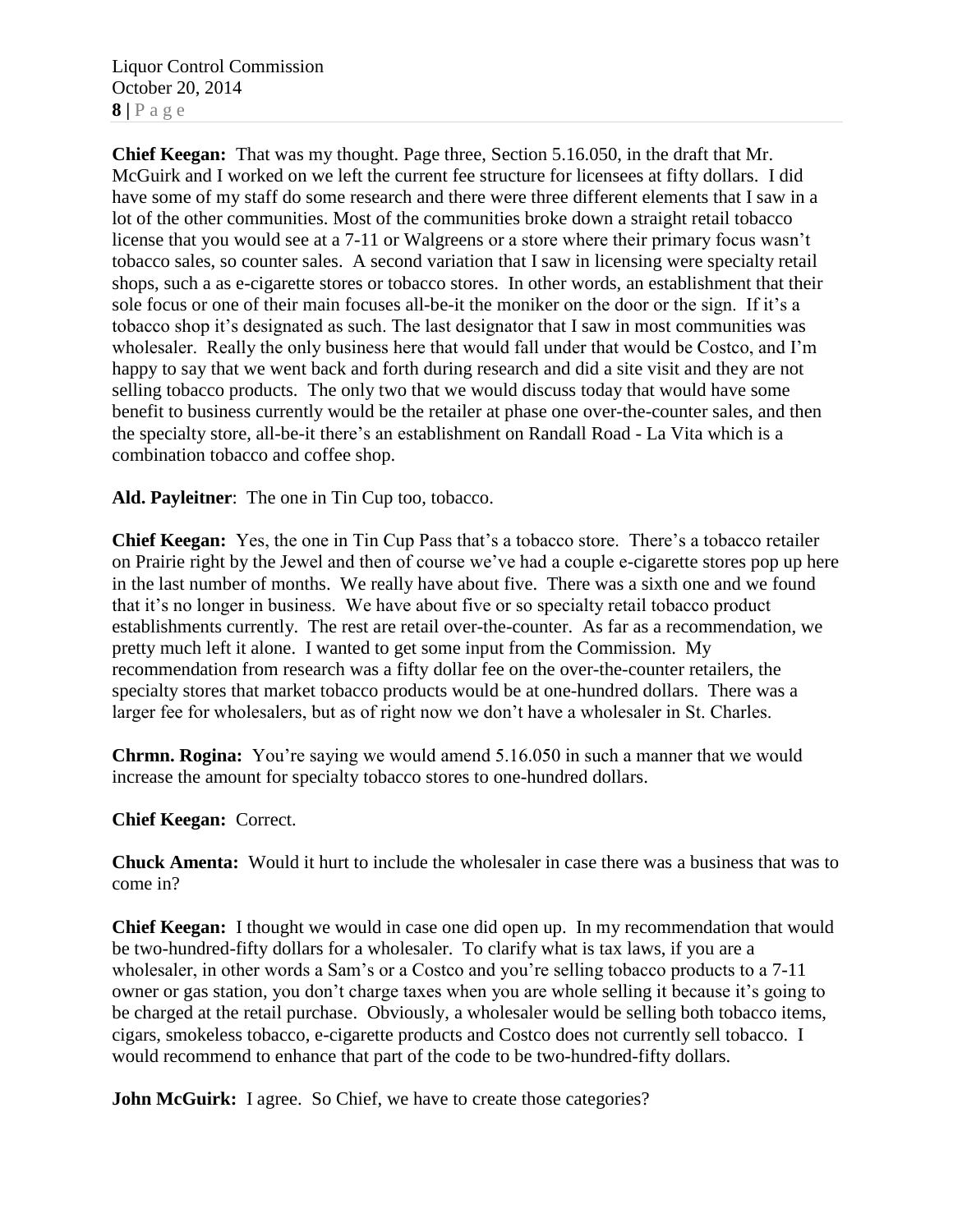**Chief Keegan:** Yes. I had sent you that in a previous edition, it's a little wordy Mr. McGuirk, so we cut it down a little bit. That would be my recommendation. It would be fifty, one-hundred, and two-hundred-fifty.

**Chrmn. Rogina:** So any of these changes would obviously be brought to Committee.

**Chief Keegan:** Correct. In the subsequent draft.

**Ald. Lewis:** Before you move on I've got a question on 5.16.070.

**Chief Keegan:** Prohibited Sales.

**Ald. Lewis:** Yes, to advertise alternative nicotine products these stores that are just specialty, they can't put any promotions of signs in their windows or sandwich boards saying come in and buy. Would that be correct?

**Chief Keegan:** So like what you see on Fifth Avenue? I would work with the Economic and Community Development Department on that. I think it would be in relation to what our ordinances say for signage as far as specifying that in the code and codifying that. I think that's for a different place in our city code; in other words, can you have an LED or flashing light? I think that kind of dovetails into general signage.

**Ald. Lewis:** It's under the age of 18, so I'm thinking, how can you put any sign in your window.

**Ald. Payleitner:** Put flyers on the high school car doors, things like that.

**Chief Keegan:** We can look at that but there are some signage requirements inside the establishments themselves, the pregnancy warning sign, the under eighteen or minor sign which is covered in the code that I presented today. As far as signage on the windows I would contact Community Ddevelopment and look at our existing code.

Just following along with what Mrs. Lewis brought up on page four, the first paragraph. Obviously, because we're condensing not only the tobacco code but also the alternative nicotine product into one, the minimum major requirement to purchase either of those products by state law is currently eighteen for tobacco products and alternative nicotine the state is currently silent on that. We think there is some legislation down the road but we as a home rule community would ask that we treat alternative nicotine products the same as tobacco products and use the age eighteen threshold.

**Chrmn. Rogina:** Does everybody seem to agree with that?

**All:** Yes, we do.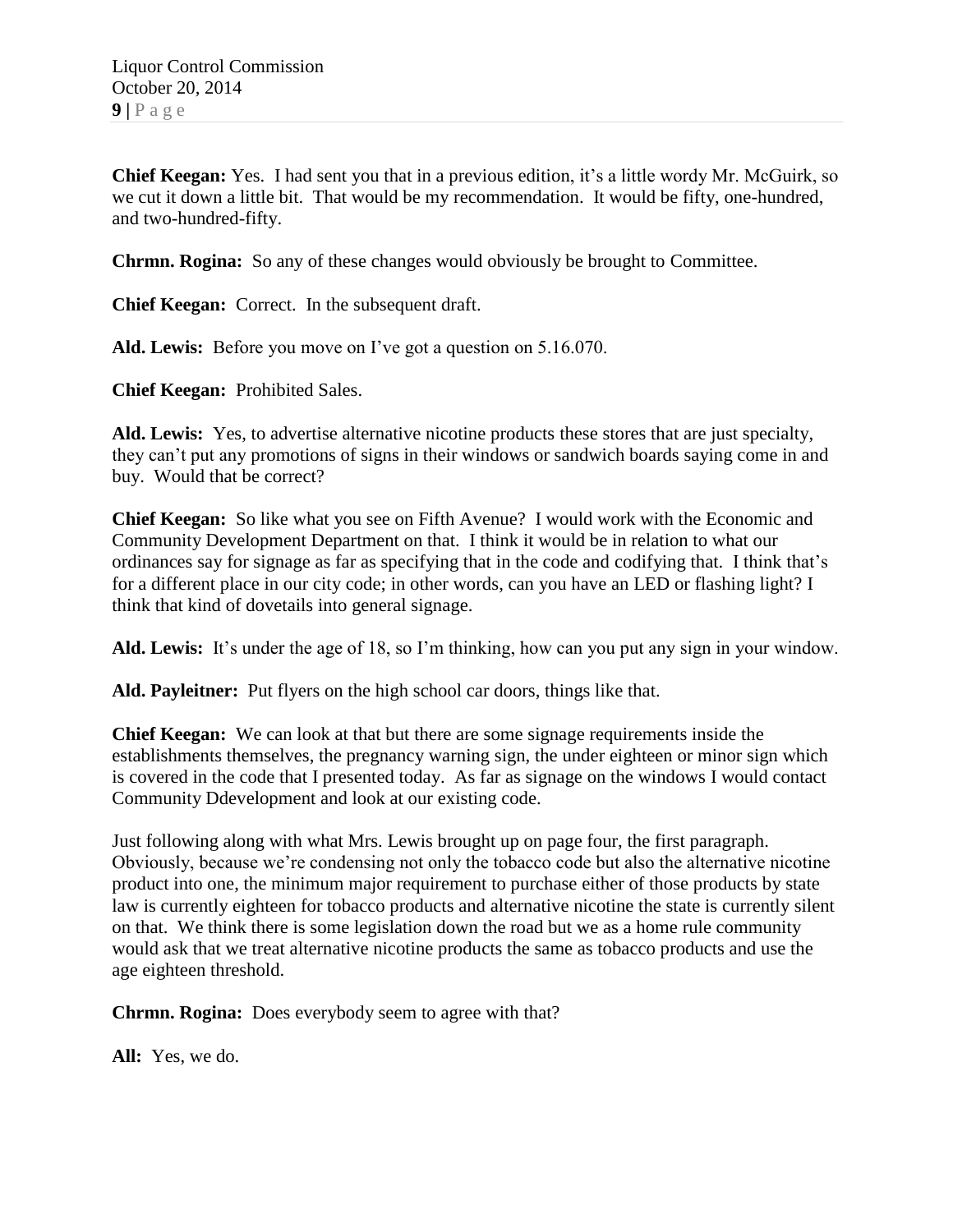**Chief Keegan:** Page four is obviously the signage I just spoke of. Page five we did discuss keeping vending machines and locking devices that's currently covered in our code. Obviously, some of the sections that are talked about on page five are covered currently.

**Chrmn. Rogina:** Section 5.16.090 minimum age to sell tobacco products. I like this because I don't want to box out a sixteen or seventeen year old; in this case we don't need to worry about BASSET training as long as there is a supervisor on the premises, which it states very clearly. I would tend to support that. I was wondering if anybody here did not?

**Ald. Payleitner**: I was curious if that would be hard to enforce or see if they're in compliance. Unless you're doing a compliance check.

**Chrmn. Rogina:** That's what you do at any time with any of these things. Certainly you're right a compliance check would prove that one way or the other.

Ald. Payleitner: I was curious as to why you chose sixteen?

**Chief Keegan:** I'll defer to Mr. McGuirk, that's our current code.

**Mr. McGuirk:** That's in our current code. Why it was chosen, I think it's probably a reflection of when people start to work in these various retail establishments. So it probably was just recognition of that.

**Ald. Payleitner:** I've been to establishments like Walgreens where if there is a high schooler they are not allowed by company policy to sell. They have to call somebody to ring up and even unlock the cigarette case.

**Chuck Amenta:** Liquor has the same thing, you have to be eighteen to sell or scan it across. I think sixteen for cigarettes is ok.

**Chief Keegan:** I didn't stop at page 5 but that's really our current code. If there are any recommendations from the commission on changing anything we can do that.

**Ald. Lewis:** I'm going to be the odd man out. I'd prefer to see eighteen.

**Chrmn. Rogina:** Again, I think you have to put some faith and trust in the supervisors and make sure that it's made clear to them. You're right there could be some missteps somewhere along the way. I think it's important, per council's comment, that I don't want to box out possible employment for sixteen/seventeen year olds for, Junior and Seniors in high school in stores that sell tobacco products.

**Ald. Lewis:** I would think they would still be able to work there. There would just have to be somebody of age like they do now that comes over and sells it. I don't think it would prohibit somebody from being employed.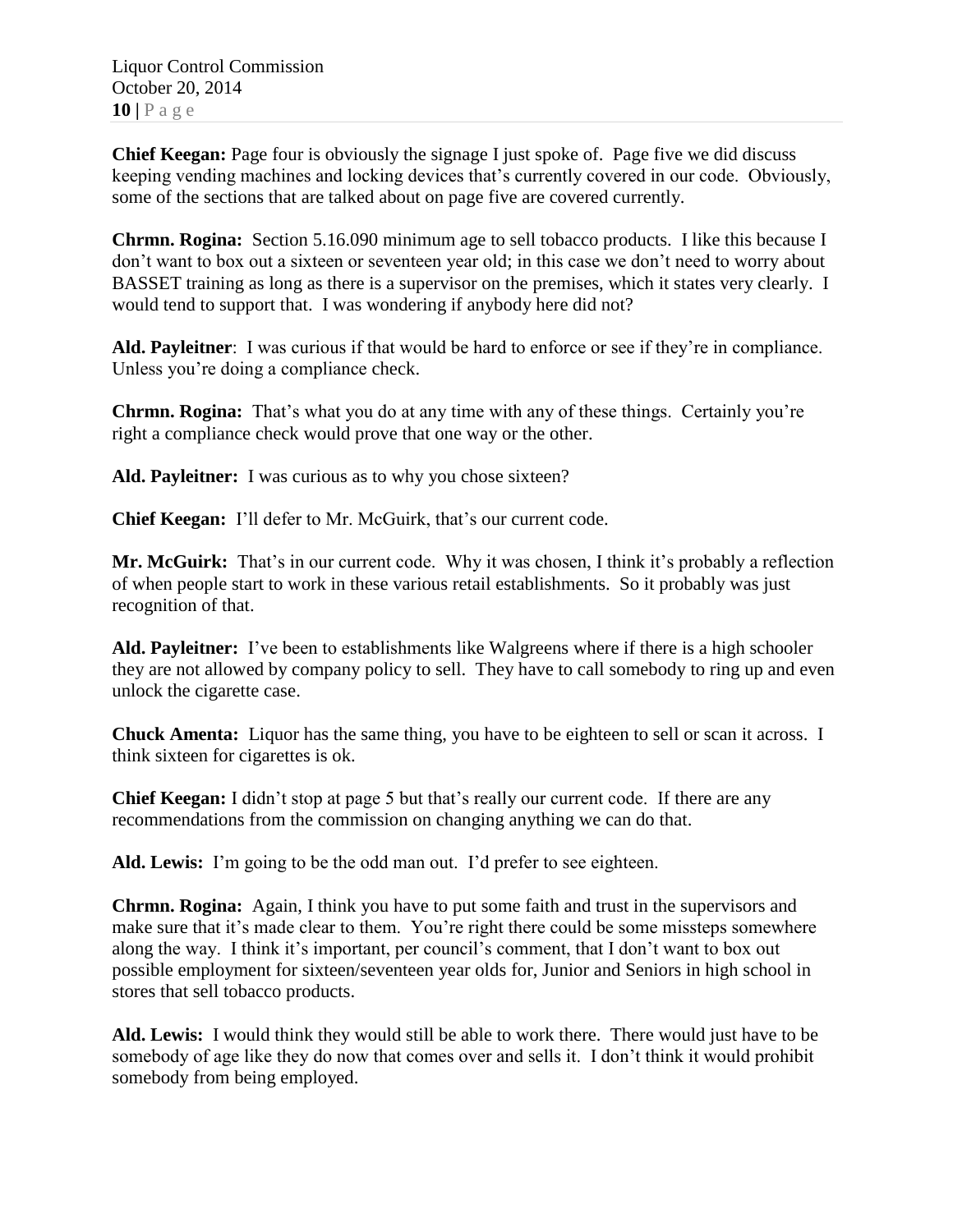Liquor Control Commission October 20, 2014 **11 |** P a g e

**Chuck Amenta:** It certainly could limit the possibility where if you had an eighteen year old and a sixteen year old. The sixteen year old candidate would be less attractive than the eighteen year old candidate, just by age alone.

**Ald. Lewis:** I guess that's just a difference of opinion.

**Chief Keegan**: Any other questions on page five? I realize that we didn't cover or talk about the use of these products: alternative nicotine, tobacco and the specialty store themselves. My recommendation to the commission would be that if it's one of those five or six stores that I mentioned earlier are specifically targeted tobacco or alternative nicotine establishment, whether it be La Vita or, the other ones I mentioned along Prairie or East Main Streets, or one of the e-cigarette stores, we would allow consumption of those products inside of their establishments so long as their sole source business is tobacco and or alternative nicotine. If they are comingled with the other sales, I'll use Walgreens for instance, we're not going to allow tobacco or nicotine consumption on premise. If it's a specialty store and/or a hookah lounge, if we were to have one of those present themselves to the city, they would be covered as an exemption to the Smoke Free Act.

**Chrmn. Rogina:** I could say definitively about Section 5.16.160 that absent the specialty store that you're talking about, e-cigarettes remain from public places in St. Charles.

**Chief Keegan:** Correct. We would treat them just the same as we would traditional tobacco products.

**Chief Keegan:** The 15-foot rule outside the establishment themselves.

**Chrmn. Rogina:** If I'm right, I think I've heard this from you, Chicago has already done this.

**Chief Keegan:** Correct, and we currently do allow tobacco consumption or use at La Vita and I believe that's the only area in the city where that's currently taking place. That is in the rule; the establishment is a cigar lounge. We would encompass places or establishments such as those in the code. I presented that to Mr. McGuirk and we'll get there for the next committee meeting.

**Ald. Payleitner:** The wording of this implies that state act covers everything. We're just adding to that the e-cigarettes piece?

**Chief Keegan:** Correct. The state does not cover e-cigarettes. We'll encompass the exemptions and the tobacco product specialty stores.

**Ald. Lewis:** Could you tell me a little bit of what the difference would be between and ecigarette store and a hookah lounge?

**Chief Keegan:** Hookah lounge would be probably more along the lines of what we see out at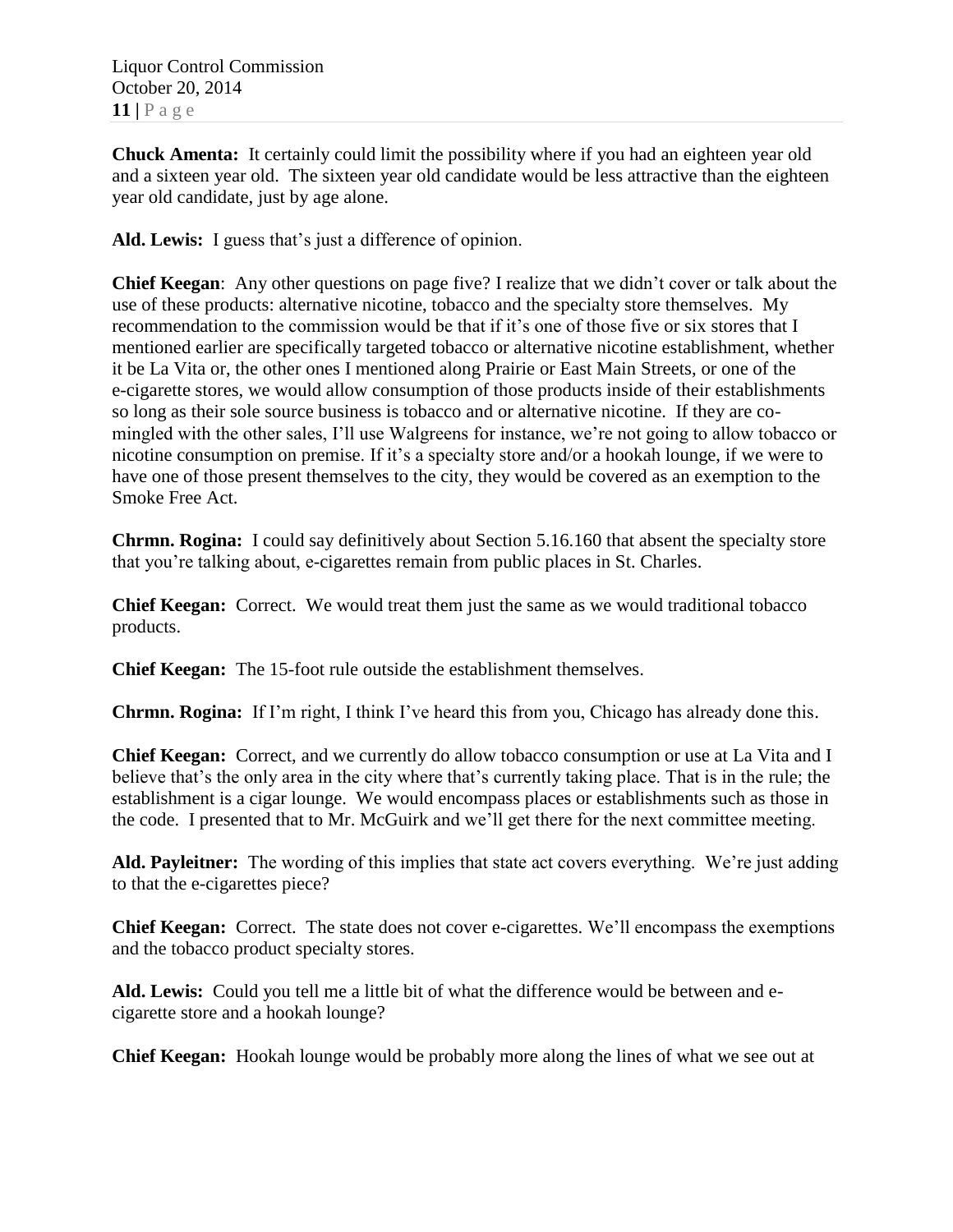La Vita. In other words, you're coming there to socialize and gather with friends, whereas maybe an e-cigarette lounge would be more of a retail component, you would have some testing and some product sampling on-site.

**Ald. Lewis:** Would theses lounges want a liquor license?

**Chief Keegan:** Not necessarily. We haven't experienced that in St. Charles, but other communities have. They run the whole gambit. Some are based on the flavored nicotine and tobacco products and other offer components, such as food, drink. I myself haven't visited them, I've read about them. I think it all relates to the individual business plan of the proprietor.

**Ald. Payleitner:** Don't forget BYOB.

**Chrmn. Rogina:** Exactly right, don't forget the BYOB element. A shop like this could open and say a BYOB?

**Ald. Payleitner:** Would we want to consider then maybe having this exception to smoking or vaping if they are selling the product.

**Chief Keegan:** I think that's our intent.

**John McGuirk:** I think that when we get a definition of the specialty store it's going to say that you can use the product on that premises if it's substantially tobacco sales.

**Chief Keegan:** Common sense approach is, and I use the moniker example on the door or the placard outside the business, if their target audience is tobacco or alternative nicotine use, in our minds eye we'll write the code accordingly to make sure that we allow for some product sampling or some socialization to take place but not in a Walgreens type of establishment.

On the penalty, I know there might have been a little bit of confusion when you read through this on the rough draft. We talk about penalty which is the seller under Section 5.16.170. If we are conducting a compliance check and our officers pursuant to their duties and responsibilities come across an unlawful sale of either of these items to someone under the age of eighteen, the fines listed there is what will follow the seller themselves when they're sited.

Under the next section which is 5.16.180 that's the licensee. You'll see a fine structure change. Under 170 the seller will face an ordinance fine comprised of one-hundred to five-hundred dollars. Under180 comprising tobacco and alternative nicotine products, the Liquor Commission will obviously give us some teeth and a bite if there are unlawful sales going on. If we have three clerks over a period time all selling these types of products unlawfully to minors, obviously right now there's not a due process of a hearing for a violation for the licensee. Under this format and structure there will be and that's the accompanying fines they talk about from twohundred-fifty dollars up to one-thousand dollars. There is also the provision in the code that allows for up to a seven-day suspension.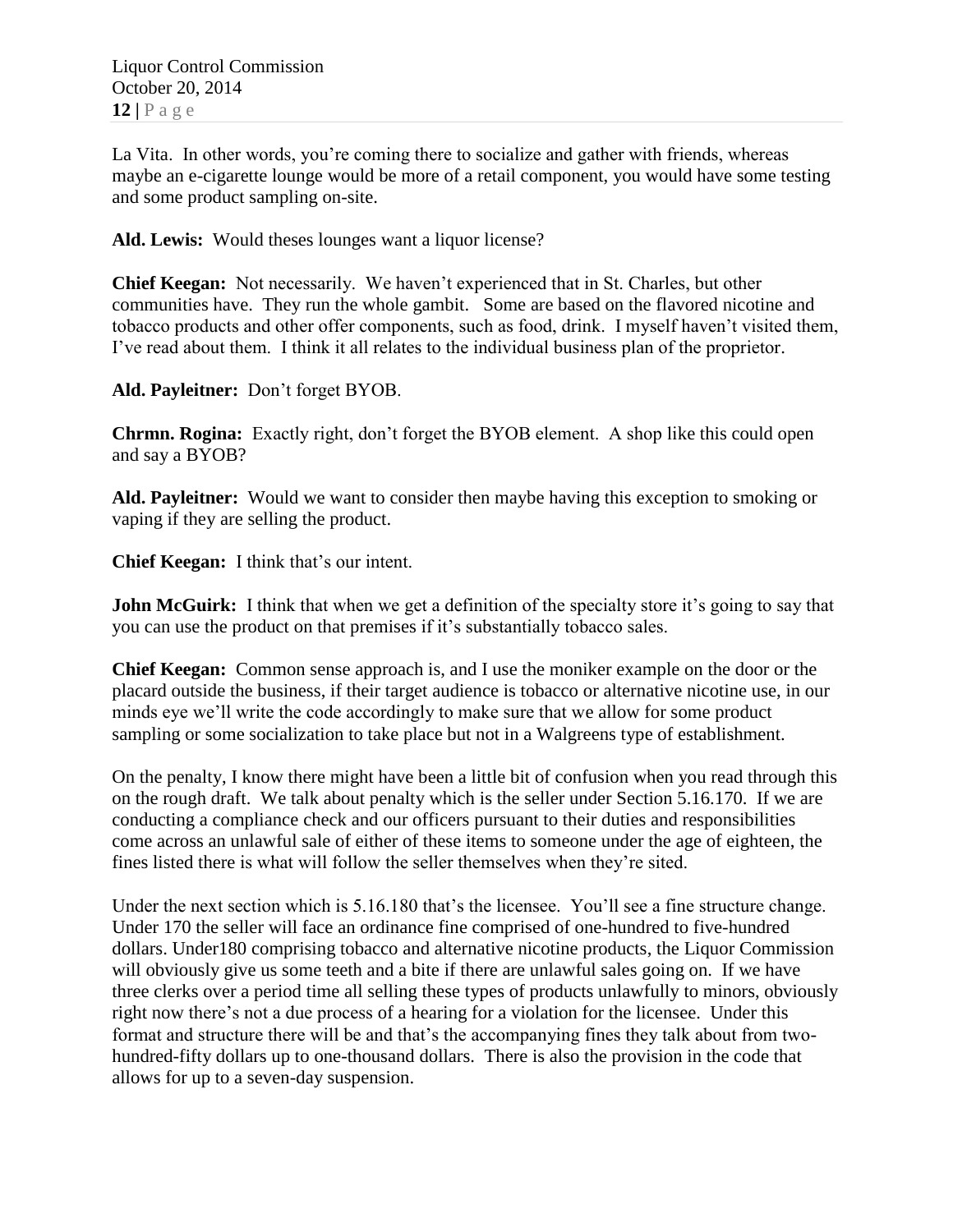Liquor Control Commission October 20, 2014 **13 |** P a g e

**Chrmn. Rogina:** I want to say right away, I give legal counsel, you Chief and your staff credit for this. I think this is good that the seller, himself or herself, perhaps making minimum wage or whatever the case would be; I still think there should be some teeth in that; it was twenty-five dollars before, so this here I think is reasonable, but them we would move to due process section and I was wondering about that and you explained it clearly. Put teeth in the owner.

**Chief Keegan:** Correct. Obviously we take tobacco sales and alternative nicotine product sales seriously and we do compliance checks randomly throughout the city. A lot of time this is funded by grant money from the state; this is something we're looking forward to having as another tool, if you will, to make sure that people are dotting their I's and crossing their T's on who they sell to and who they don't sell to.

**Chrmn. Rogina:** If I could go to legal counsel? Due process and the hearing with this group, if City council eventually passes this ordinance, it would be similar to a liquor violation. Somebody would be sited and they would decide to plead guilty or not guilty.

**John McGuirk:** Essentially what we did, and this is used by a number of municipalities, we create a Tobacco Commission and Commissioner, which is the same thing as the Liquor Commission. We basically would have a notice of violation, you would notify them of an opportunity to come before this group to talk about the incident. Ultimately, you would make a recommendation to the Tobacco Commissioner as to what type of sanction to present.

**Chrmn. Rogina**: Assuming they plead guilty right at the beginning. Otherwise, they ask for a hearing and we've gone through that already. It would work the same way.

**John McGuirk:** Exactly.

**Chrmn. Rogina:** Then there would be court costs involved in that too.

**Chief Keegan:** Mayor, I misspoke. The seven days that I speak of, I want to make sure I'm clear on that for the record. The seven days is under paragraph C 5.16.180 just so we're all on the same sheet of music. No license issued under this article should be suspended or revoked or be fined unless there is a public hearing within seven days of written notice. As far as the amount of suspension, Mr. McGuirk could comment on that. If we file paperwork accordingly a licensee will have to do a hearing within seven days. Similar to what we're doing now.

**Chrmn. Rogina:** We have Liquor Commission once a month. Is the Liquor Ordinance not phrased that way that they have to come before this body within seven days of the citation? We only meet the third Monday of the month. The first of the month somebody sells to a minor, a pack of cigarettes; would we have to hold a special meeting?

**John McGuirk:** Maybe it should be thirty days.

**Chrmn. Rogina:** I think that covers the whole month and then we're in good shape.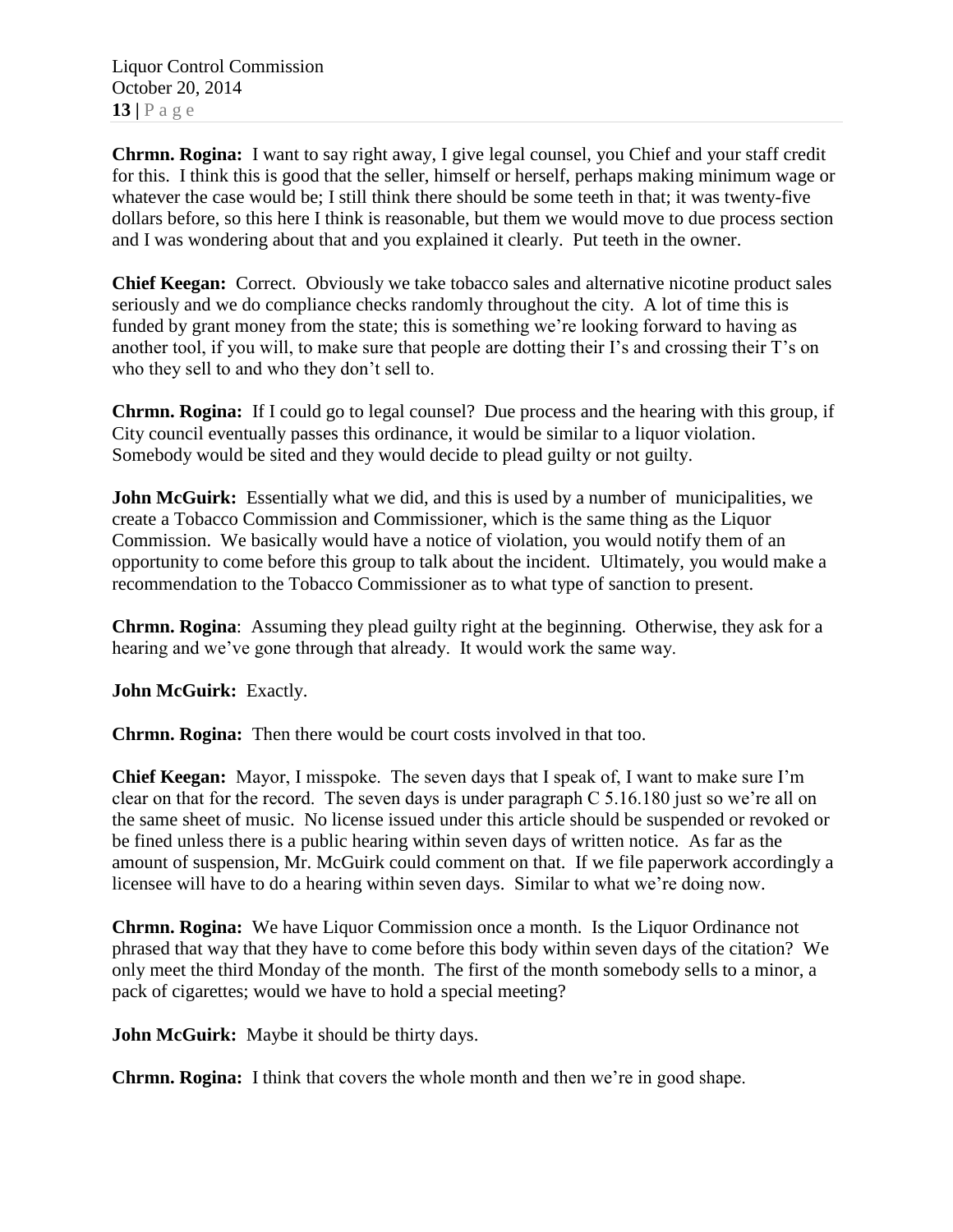**Chief Keegan:** Good catch Mayor. We probably should extend that.

**Chief Keegan:** Once we take the commentary from today we'll make sure we present it the correct at the committee meeting.

**Robert Ghem:** I think we interpret it to say that we have to give them notice seven days in advance of our monthly meeting. Let's look at what the Liquor Commission says.

**Chrmn. Rogina:** That's a good point by Bob. It should probably mirror the Liquor Commission.

**Chief Keegan:** OK. That concludes my comments. Is there any other feedback or questions of me that I can take back to Mr. McGuirk and make sure I come on board with a more refined ordinance?

**Chrmn. Rogina:** Let's go down the line. Bob any final questions?

**Robert Ghem:** Nothing, no. Rita?

**Ald. Payleitner:** No, clarification was given as we went.

**Ald. Lewis:** I think it's great, accept I would probably push for eighteen. I think the goal with cigarettes is even though it's legal, we really don't want people smoking because of health reasons. I think it's a little confusing that a sixteen year old could work in this store that sells nothing but these products, but yet they're not allowed to smoke.

**Chrmn. Rogina:** Well let me be a devil's advocate. In this package it talks about the fact that there's an exemption for a child smoking at home, if a parent allows it.

**Ald. Lewis:** I'm not going to go over that.

**Chrmn. Rogina:** My point being, how far do you want the long arm of the government to stretch? Given the fact that tobacco, it stated in our ordinance that's it's unhealthy, but it's legal to sell. That's the balance we try to find between your point, which is very well taken, and then the legality of the matter, trying to find some bridge in the middle.

**Ald. Lewis:** That's an interesting question, because if there are parents that are serving alcohol to under age children in their house, their sited aren't they?

#### **Chrmn. Rogina:** Yes

**Ald. Lewis:** But we obviously don't do that with cigarettes. If you walk into a party and there's several kids smoking that are sixteen nothing happens to anybody.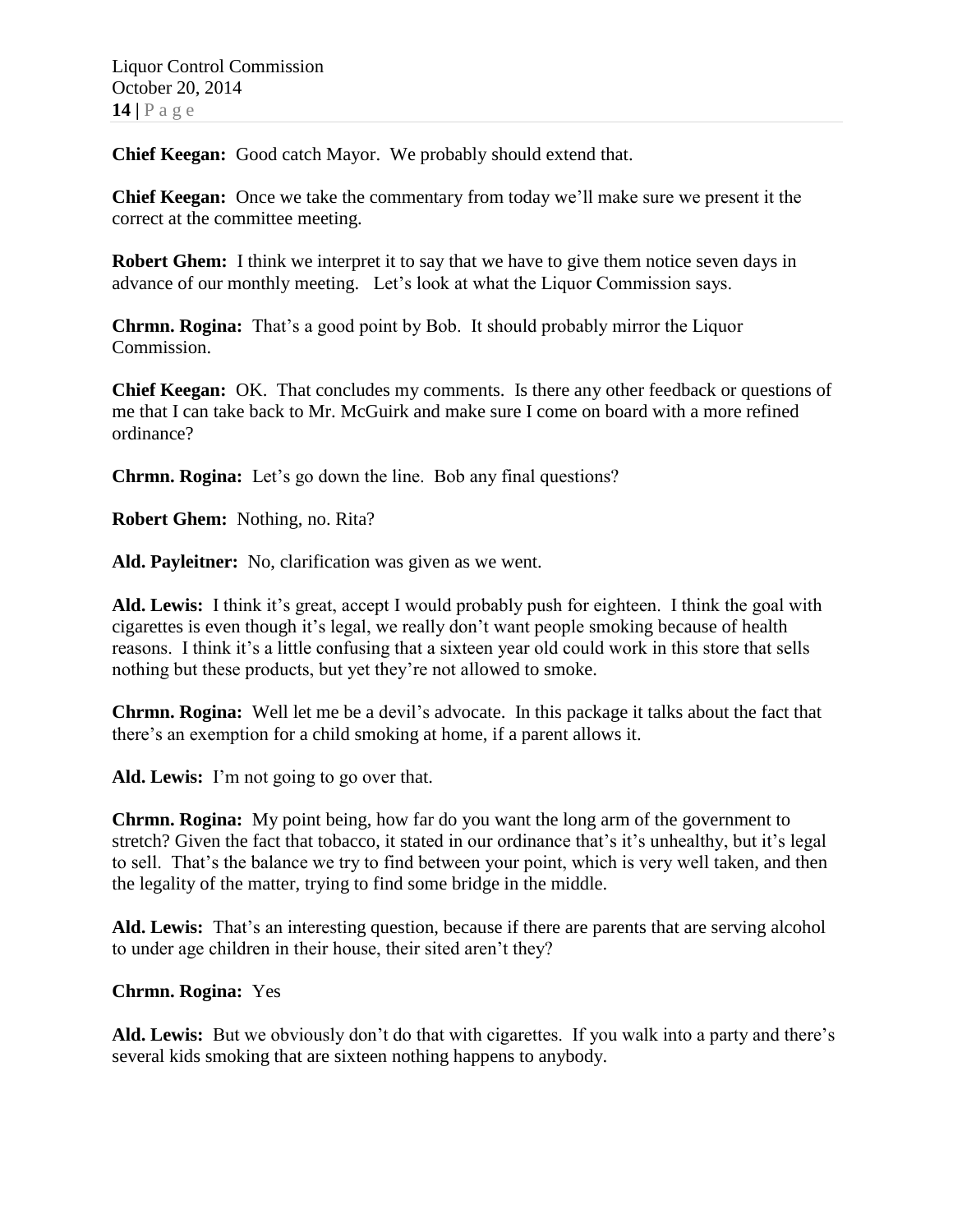Liquor Control Commission October 20, 2014 **15 |** P a g e

**Chief Keegan:** We try to have some discretion and work within the parameters of the statutes and our ordinances. Given your concern, Mrs. Lewis, I'll do some more research and work with Atty. McGuirk to look at some ordinances from other municipalities. I'll confer with the Liquor Commission from the state and I'll come back at the committee level with a more refined recommendation.

**Ald. Lewis:** Thank you.

**Robert Ghem:** Would we not run into a situation where we look at having to raise the liquor selling age to twenty-one from eighteen then? Would there be some parallel to that? Is that something that we need to consider or want to consider?

**Charles Amenta:** Somebody could speak to that point. I can be eighteen and sell liquor.

**Robert Ghem:** But can't consume it.

**Charles Amenta:** Right, I can't consume it, but I can sell it.

**Robert Ghem:** In St. Charles it's twenty-one? Is the state of IL eighteen to serve?

**Robert Ghem:** To serve it's eighteen?

**Ald. Lewis:** It's sixteen.

**Chief Keegan:** As part of this whole process we're taking a good hard look at our entire code so I think we're going to bring some recommendations forward. I will make sure under Ald. Lewis' concern, I'll look at case law, I'll talk to the Illinois Liquor Commission, and confer with Atty. McGuirk and get a refined recommendation for you.

**Ald. Lewis:** I think that's the best we can do thanks.

**Chrmn. Rogina:** My final comment is thank you for a job well done, not only to legal counsel, but to you and the staff as well. I think we need to have a recommendation simply to move this forward to Council Committee with all of our input. Then as the Chief said, we're not going to bring it back here again, let the Committee digest all this stuff based upon our input.

Motion by Mr. Gehm, second by Mr. Amenta to recommend an Ordinance Amending Title 5, "Business Licenses and Regulations," Chapter 5.16 "Tobacco Dealers" of the St. Charles Municipal Code go before Council Committee for recommendation of approval.

**Voice Vote:** Ayes: unanimous, Nays: none. **Chrmn. Rogina** did not vote as Chairman. **Motion carried.**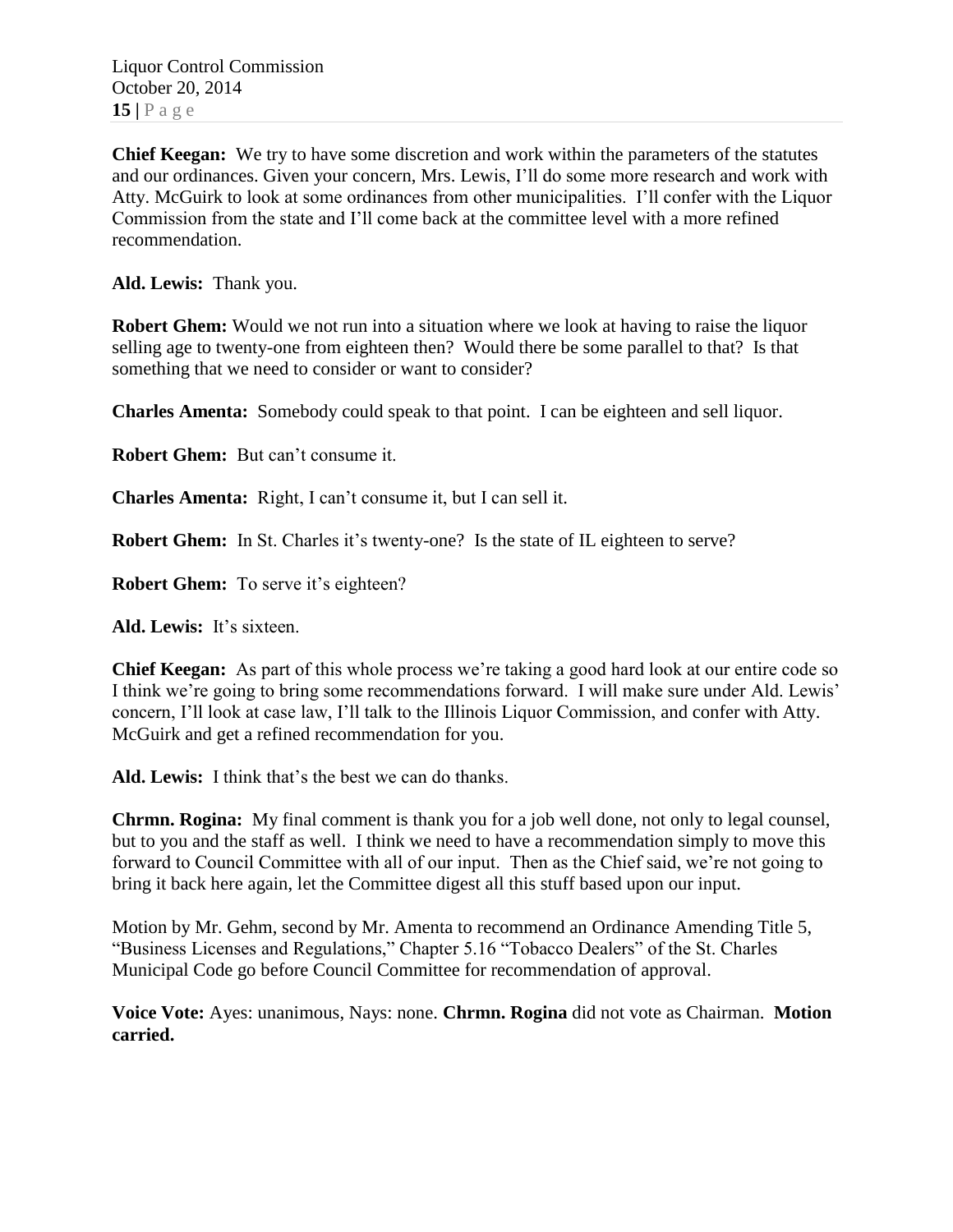## **6. Recommendation to approve an Ordinance Amending Title 5, "Business Licenses and Regulations, "Chapter 5.20, "Massage Establishments" of the St. Charles Municipal Code.**

**Deputy Chief Huffman:** We've been working with legal counsel, Mr. McGuirk, in developing language for Massage Establishment Licensing ordinance. We've presented to you a draft of that work, under proposed City Code 5.20. What I'd like to do is hit some highlights, page by page. Certainly, if you have any questions please feel free to interrupt me and I'll answer if I can.

What we did was try to put in some definitions. Some of the definitions I'd like to highlight to you, is the definition of a Massage Therapist. Most important is that it requires for somebody to be considered as a massage therapist they be an active member in a professional massage therapy organization who require minimum standards for graduation from a recognized massage school, or graduation and completion of a professional level entry program which consists of five hundred hours in classroom study and one hundred or more hours of clinical experience, or evidence of a professional license issued by the State of Illinois as a massage therapist. This becomes important as we get in further to the ordinance and what is required for a business license.

**Ald. Payleitner:** Is this definition of massage therapist, is that an industry definition?

**DC Huffman:** Mr. McGuirk and I put this ordinance together based on other ordinances from various communities. All of these definitions I would say would be industry standards coming from those ordinances.

**Ald. Payleitner:** I know in the medical profession, therapist, that's pretty specific. There are different layers and the fact that you can have A and B without a license, I wonder if that minimalizes. If that's the standard for the industry, that's fine.

**John McGuirk:** It's often sighted in some of these ordinances although, you're right, there are some ordinances that simply say to be a massage therapist you have to be licensed as a massage therapist, which is another way to approach it.

**Chrmn. Rogina:** I have a question and I think this captures the essence of the big issue here that you articulated very well at one of our last sessions and also at the retreat. We're not here to throw a lot of road blocks at our current massage therapists, our hospitals, X-Sports, or places that have massage therapy and follow this rule. We have an exemption section here. It seems like we're really trying to get licensing for those, I hate to use the word, hit or miss, fly by night operations that come into our community, without much or any substance of this nature. Would I be correct on that?

**DC Huffman:** Yes.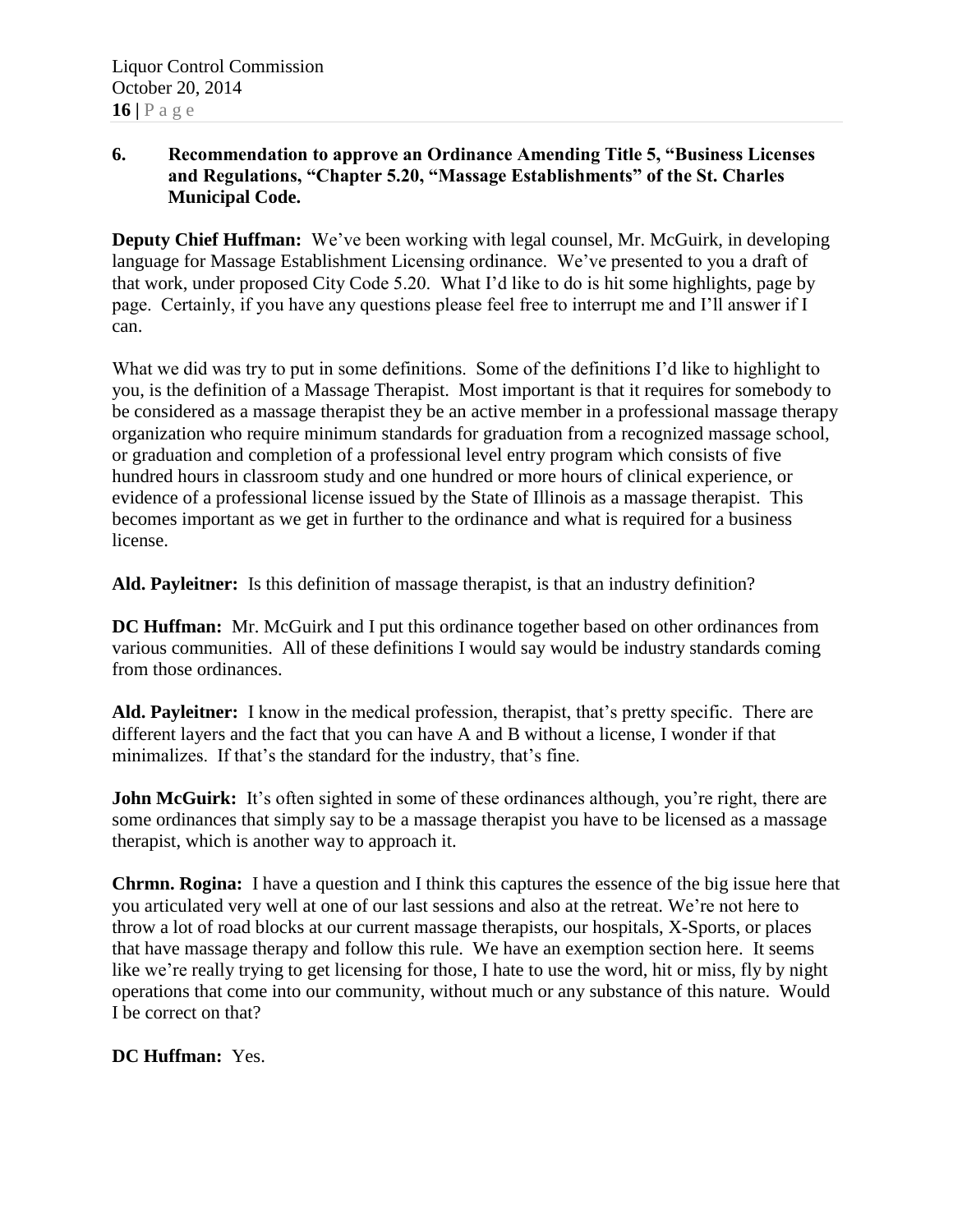**Chrnm. Rogina:** Therefore, you get to the exemptions section. I don't think too many people who conduct legitimate, honorable, massage therapy businesses in our community have to worry about licensing or fees associated with the fines.

# **DC Huffman:** That's correct.

**DC Huffman:** Is there any questions on page two before we move on? On the next page Section 5.20.020 Massage Business License Required, no person shall engage in massage as a business of massage, or otherwise proved a massage in return for compensation without having first been licensed by the City of St. Charles. It goes on to state that for any business which a license has been issued, it's a requirement that a massage therapist be employed, that the massages are being given by what we define as a massage therapist. Moving back to the initial definition of a massage therapist, the requirements, graduation from school, state license, etc. Before I get into exemptions, any questions?

**Ald. Payleitner:** . Outcall massage service. There are legit massage therapists who go to people's houses. They don't need a license.

**DC Huffman:** I think I understand your question. For outcall massages that take place at patron's residence that would then be licensing individual massage therapists which we can't do. The state does that.

**Ald. Payleitner:** Got it, that's clarifying. Thank you.

**Ald. Lewis:** Could those individuals register their state license with us? We couldn't license them, but could we ask to have their state license registered.

**DC Huffman:** I don't know. I would refer to Mr. McGuirk.

**John McGuirk:** I don't know the answer to that. We'd have to research that. I haven't looked at that issue.

**Ald. Payleitner:** That falls in a similar category when you go to a hotel with a wedding and a cosmetologists come in and does your hair and nails. It's not a licensed establishment.

**DC Huffman:** Certainly. Under exemptions 5.20.040, first thing I'd like to do is strike section A, subsection C. Mr. McGuirk discussed that and will be taking that particular paragraph out. The exemptions that we have and you can see they include physicians, surgeons, everything there that we just spoke about, athletic trainers, nurses, including cosmetologists, things of that nature. The exemption list is pretty inclusive.

**Ald. Lewis:** Are nail techs the same as cosmetologist?

**Ald. Payleitner:** They have to have a cosmetology license.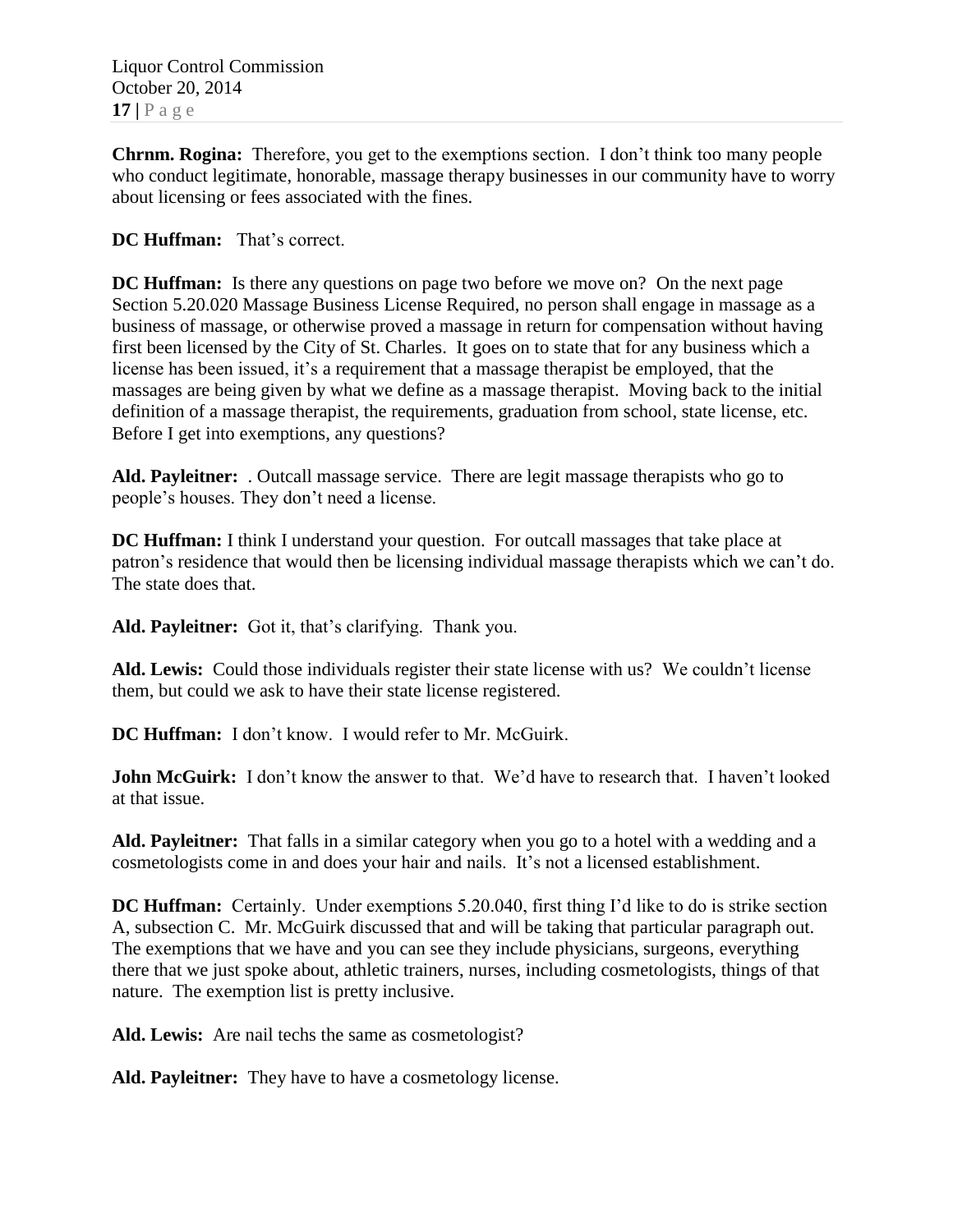**Ald. Lewis:** OK, they fall under that same category.

**DC Huffman:** There's also exemptions for persons who give massage, back and shoulder massages in massage chairs and the people are fully clothed. There's exemptions for that too.

**Ald. Lewis:** If I can go back. It says the neck, back, face, scalp, hair and hands. In a pedicure there's also the feet and the legs.

**Chrmn. Rogina:** Correct. In fact I cut a ribbon the other day at a place that has a pedicure stand.

**Ald. Lewis:** Probably have to add those too.

**DC Huffman:** Yes, thank you. Next we move into 5.20.050, application for Massage Business License. This is where we get into the application procedures and requirements. This is very similar to liquor license applications. Through the application process, just like liquor licensing, there will be a background investigation conducted by detectives at the Police Department. Very similar to what we do for liquor. Do you have any questions on the application for massage? I don't want to go through it line by line, it basically mirrors the liquor code.

Under Terms of License, 5.20.060, we structured the license term just like the liquor code to begin May 1 and end April 30. As far as license fees what we recommend is a five-hundred dollar license fee, plus a \$50 finger print fee. The \$500 licensing fee is based on the estimated staff hours that the Police Department and the Code Enforcement offices would need to put into processing the application. We do estimate approximately ten hours and therefore put the licensing fee at \$500. We felt that to be reasonable. If not, this is our first attempt at licensing massage establishments and if we find down the road that five-hundred dollars is not adequate we can certainly adjust that. The \$50 fingerprint fee is basically our cost to through the Bureau of Identification of the State of Illinois to conduct fingerprint process.

**Chrmn. Rogina:** Any comment or is the consensus on support of the recommendation by staff?

**All:** Yes

**Chrmn. Rogina:** Let's go with that for the time being.

**DC Huffman:** Next we get into a number of sanitation and safety requirements; we write in the code that the premises should be periodically inspected by the building commissioner or authorized representative. These requirements are necessary to make sure they are running a clean establishment.

Moving on to the next page, page 7, Section 5.20.080, Issuance and Denial of Licenses. Again, this is set up just like liquor licensing and some similar language to the tobacco licensing that Chief Keegan just presented to you. The local Liquor Control Commissioner acts to approve or deny applications for license under this section. The Building Commissioner before any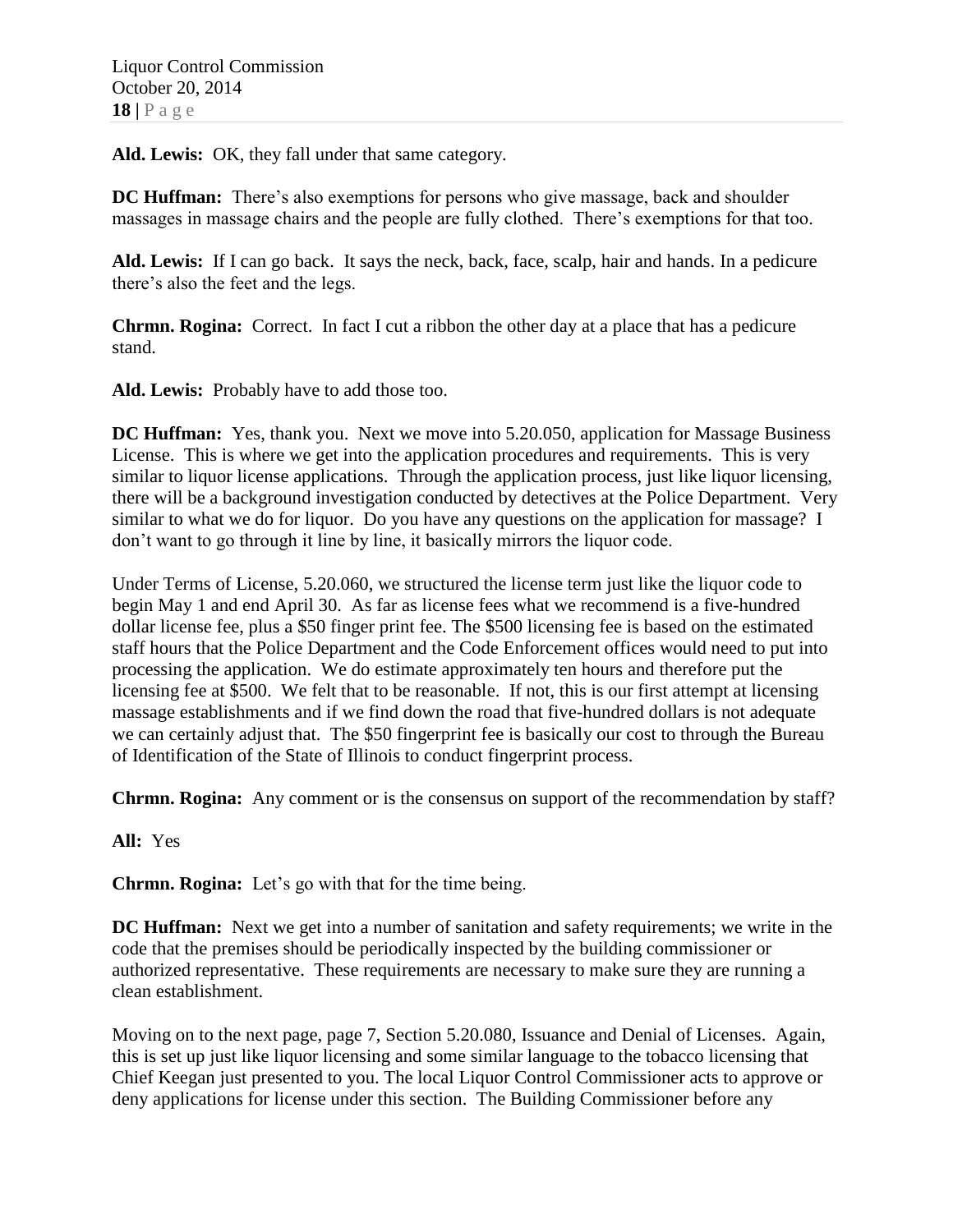Liquor Control Commission October 20, 2014 **19 |** P a g e

licensing takes effect would be inspecting the premises to make sure that all the code requirements are met. The local Liquor Control Commissioner with the advice and consent of City Council shall either issue a license or notify the applicant that the license has been denied. Also, the denial of licenses, it's important to point out, if the proprietor is convicted of a felony under the eyes of the state of Illinois or any other state, or under the Federal Laws of the United States within five years of the day of the application, they cannot get a license. If they have ever been convicted of a sex offense as defined in our State Code or any equivalent law of any State they cannot get a license if they are convicted of a violation of any provision of this chapter and try to apply for a new license.

**Chrmn. Rogina:** Under all of this application and issuance of license and given a few of the instances we have had here in the community, perhaps the reason why we triggered some of this. I'd be curious what might be the process or what would be the thinking of the Police Department as too going out to establishments that we reasonable believe do not meet the requirement of the exemptions and therefore would there be a pro-rata license demand? What is your thinking as we walk our way through this?

**DC Huffman:** We would prepare for the upcoming May 1<sup>st</sup> target and meet with the businesses. Once codified there is going to be some leg work for the Police Department and the Detectives. We're going to be meeting with the businesses to determine if they're exempt or they need to apply for a license and we'll help them through that process and educate them on what it is.

**Chrmn. Rogina:** Sounds good. Sounds fair. Thank you.

**DC Huffman:** Still on page eight under Section 5.20.110, Conditions and Restrictions of Licenses. We put some things in place, such as, sanitary conditions, requirement that they post price rates, and employee dress code, all in an effort to make sure that the business is running legitimately. You'll notice on the next page, page nine, under G. Minors Prohibited – they cannot employ anyone under the age of eighteen either as an employee or as a masseur. Alcoholic beverages are prohibited. The hours of operation that we've proposed are they cannot be open between 10:00 p.m. and 6:00 a.m. Last under this section, inspections, the Liquor Control Commissioner can authorize us to make inspections, both code enforcement and Police Department. It's actually violations of their license to deny us entry if we are assigned to do an inspection.

**Chrmn. Rogina:** The hours of operation raises a question. If you're exempt can you still be open 10:00 p.m. – 6:00 a.m.?

**DC Huffman:** If you're exempt and not required to be licensed the hours of operations wouldn't apply.

**Ald. Lewis:** I haven't heard the word reflexology used at all, which sometimes is a different service than massage. It's just your feet, they do reflexology.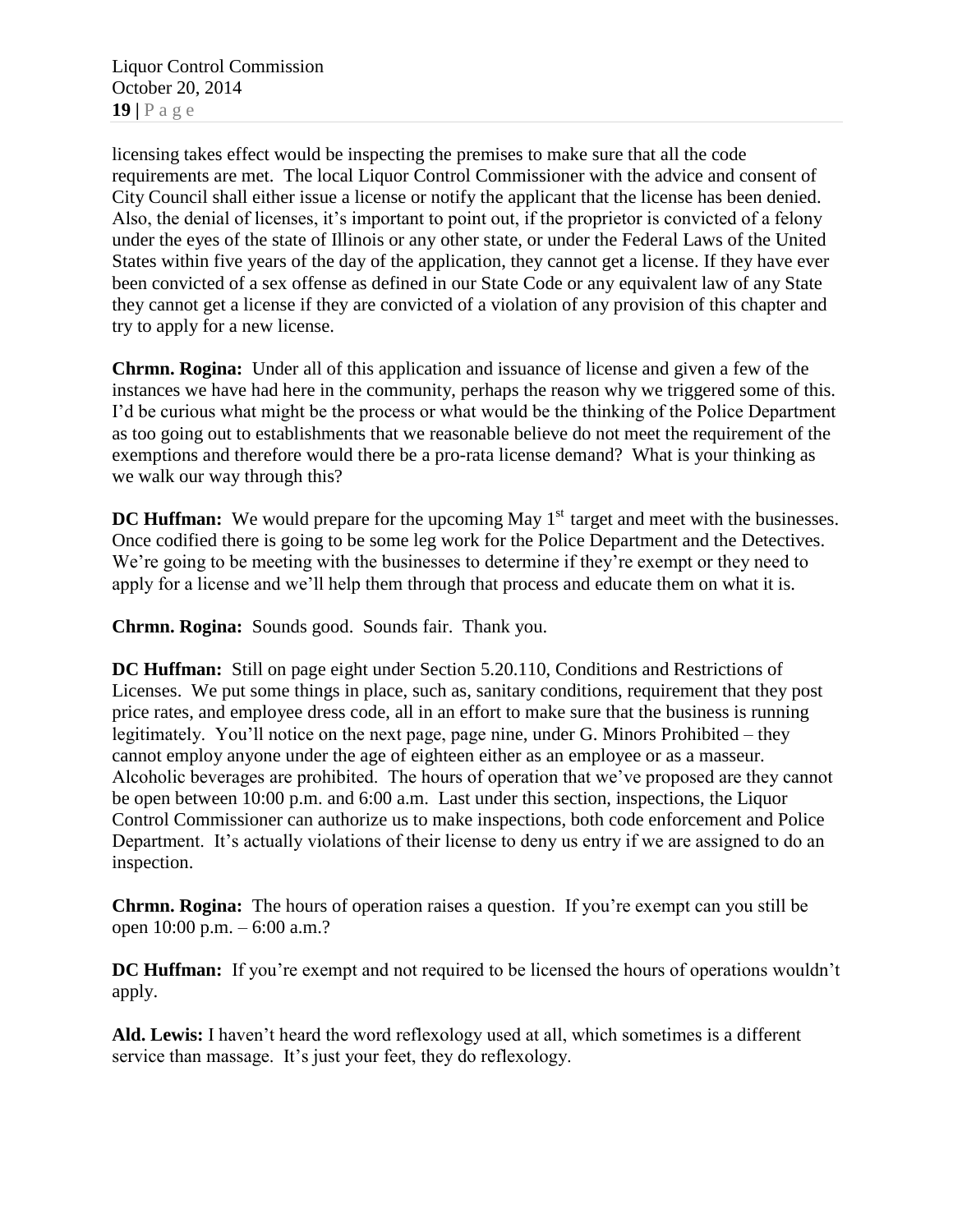Liquor Control Commission October 20, 2014  $20$  |  $P$  a g e

**Ald. Lewis:** Would that be a loop-hole that someone could just open up reflexology business and not have to adhere to any of this?

**John McGuirk:** My knowledge of reflexology is a little bit limited. We can check into that. I know the Wheaton ordinance talks about Asian body, there are other disciplines that have subtle distinctions and that may be one. I really don't know. We kind of stayed with this one definition of massage.

**Ald. Lewis:** OK

**DC Huffman:** Yes, we can look into that. Any other questions before I move on?

On page ten under Section 5.20.150, we've outlined the due process just like the liquor code. After you're discussion with Chief Keegan, we will also take a look at C., the seven-day written notice and we'll make sure to mirror the language in the liquor code. Just like liquor licensing, after due process, a license may be revoked or suspended or fines may be imposed. As we get to page twelve, the penalties for violations; not less than \$500, no more than \$1,500 for each offence. That's in addition to a revocation or suspension of a license.

**Chrmn. Rogina:** Questions for Deputy Chief?

**Ald. Payleitner:** Just so you know where I was coming from, when I was talking about the industry standard on defining Massage Therapists, I was looking not so much for clarification, but for a consumer protection thing.

**DC Huffman:** Thank you.

**Chuck Amenta:** We have talked originally when you brought up the idea of the commission including this, that most people who receive violations don't ever appear for their hearing. Is there an opportunity to put in there if they fail to appear or pay their fines that their license would then be permanently revoked and not able to be reinstated.

**DC Huffman:** A failure to pay fines can result in revocation of a license and that's written in the code. As far as it being permanent, there is an appeal process through the Illinois Law Review Statute.

**John McGuirk:** The Administrative Review Act is where the State Liquor Commission doesn't regulate massage, obviously there is no avenue there. I don't know about tobacco, they do have an arm that regulates tobacco as well, but I don't think there is an appeal process. Most things under our system, you have a right under the Administrative Review Act to go to court. That's very seldom done.

**Chrmn. Rogina:** So in theory, if someone doesn't like a decision here on tobacco or massage they can end up on the Circuit Court.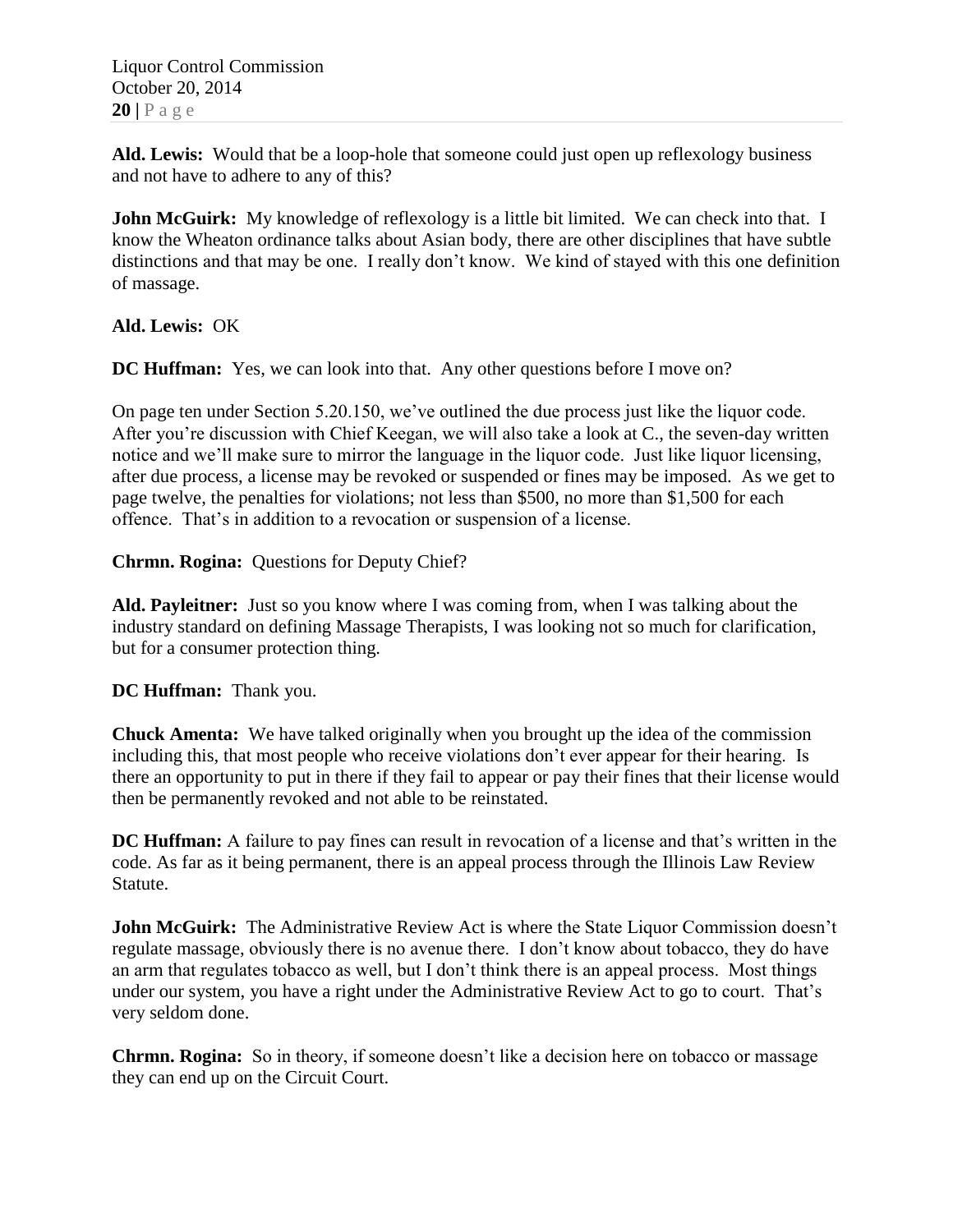**John McGuirk:** An action in court to ask for an Administrative Review.

**Tina Nilles:** I just have a question from and administrative point of view. Currently we don't have a license application that exists for massage establishments; will we revise something, create one?

**DC Huffman:** We'll work together to create one.

**Tina Nilles:** The same with cigarette licenses, tobacco – current application is very vague.

**DC Huffman:** I anticipate that the applications will be mirrored after the liquor licensing.

**Chrmn. Rogina:** Any further questions? Otherwise, just like the last one, kudos to you Chief and the whole staff for a job well done. With that, again, because this will go now on to Committee, I would entertain a motion with all of our input, etc. to move for a recommendation to Committee for the Ordinance amending Title 5, Business Licenses and Regulations, Chapter 5.20 Massage Establishments.

**Ald. Lewis:** I was just going to say, I think you've all done a great job and I guess I just want to make clear our purpose is to keep our good established business to maintain legitimacy.

**Chrmn. Rogina:** Absolutely.

**DC Huffman:** We've spoken with businesses not only in town, but nationally, such as the American Massage Therapy Association, they have all been in support of a licensing process whether they're exempt or not because it legitimizes their own profession.

**Chrmn. Rogina:** And I think the press has quoted us very well on that point, saying that we do want to protect the integrity of our good massage therapists in our community visa vie the ones who denigrate the profession. That's what I think the focus is here.

Motion by Ald. Payleitner, second by Mr. Gehm to recommend an Ordinance Amending Title 5, "Business Licenses and Regulations, "Chapter 5.20, "Massage Establishments" of the St. Charles Municipal Code to go be before Council Committee for recommendation.

**Roll Call:** Ayes: Gehm, Payleitner, Lewis, Amenta; Nays: None. Chrmn. Rogina did not vote at Chairman. Motion carried.

#### **7. Other Business**

# **8. Executive Session (5 ILCS 120/2 (c)(4)).**

#### **9. Adjournment**

Motion to adjourn by Ald. Payleitner, second by Lewis to adjourn meeting at 5:45 p.m.